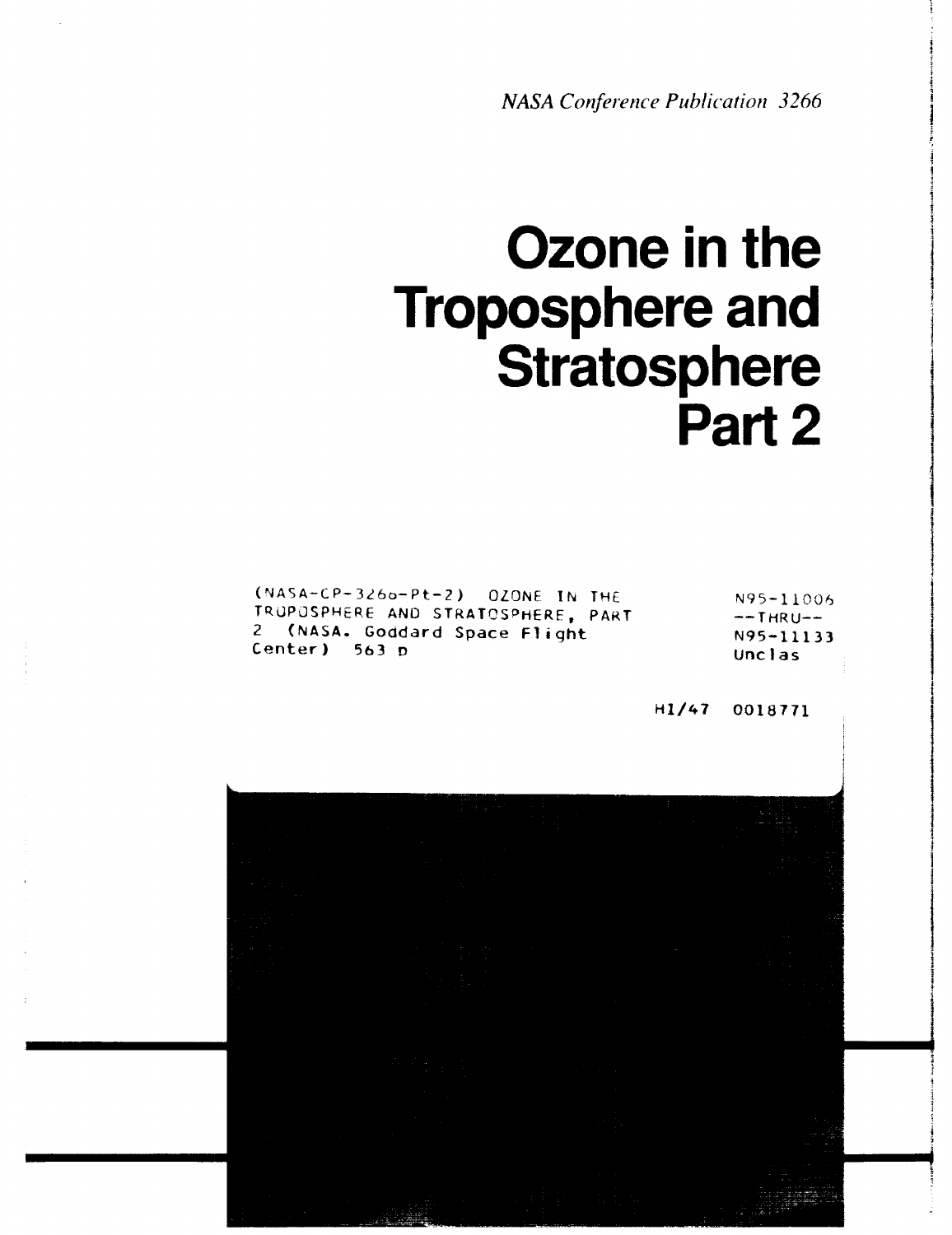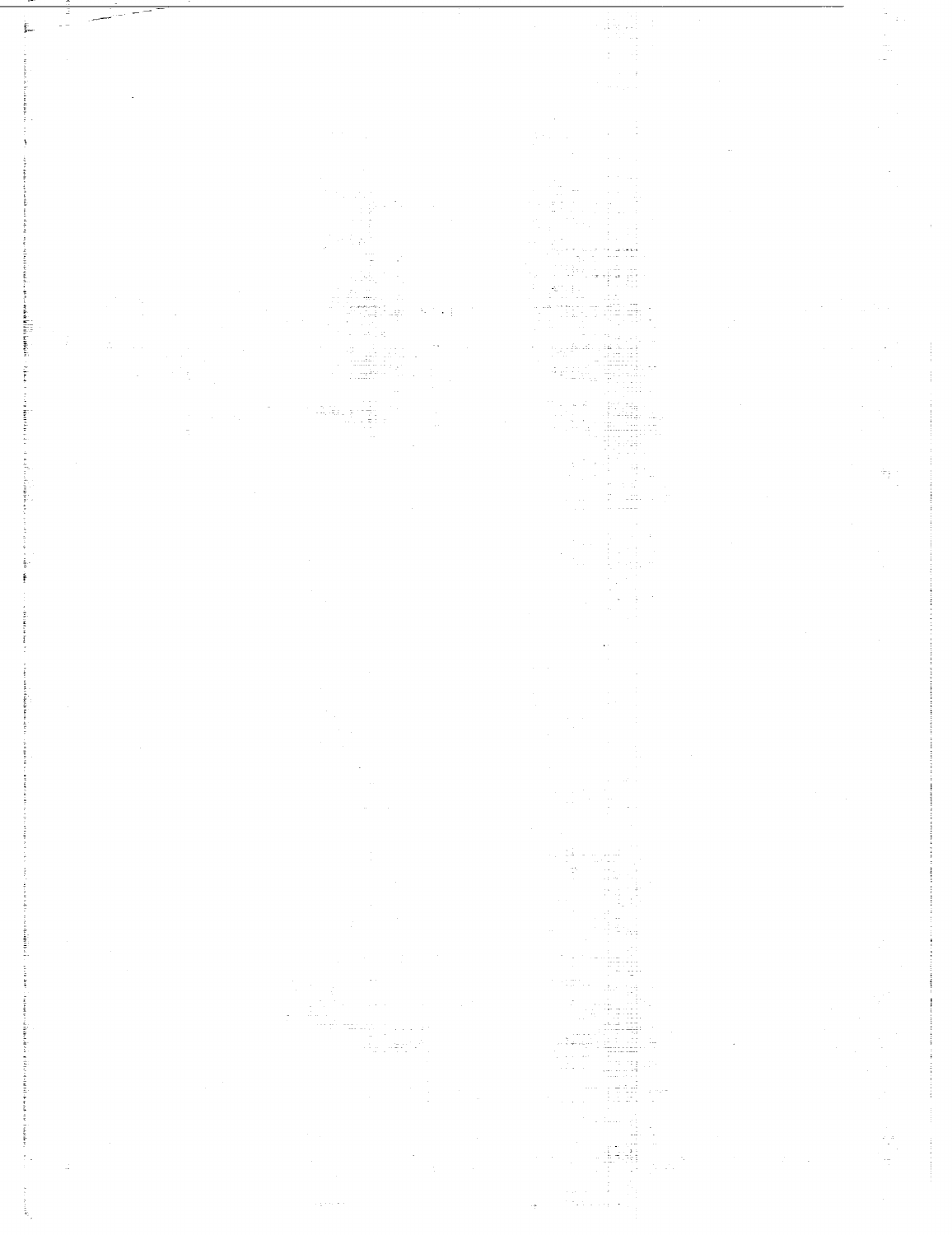# **Ozone in the Troposphere and Stratosphere Part 2**

*Edited by* Robert D. Hudson *University of Maryland College Park, Maryland*

Proceedings of the Quadrennial Ozone Symposium 1992 held in Charlottesville, Virginia, U.S.A. June 4-13, 1992



National Aeronautics and Space **Administration**

**Goddard Space Flight Center Greenbelt, Maryland 20771**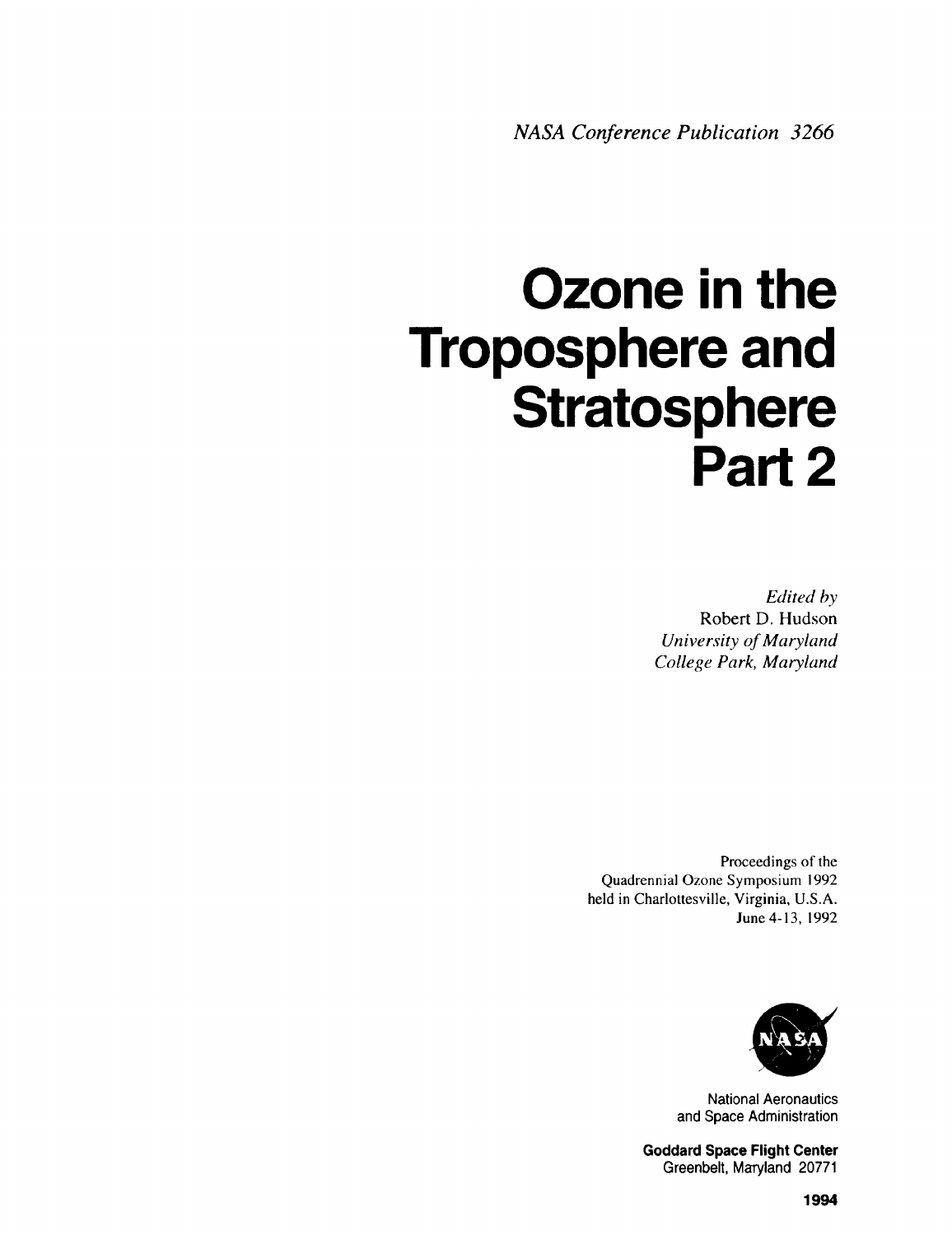I his publication is available from the NASA Center for AeroSpace Information,<br>800 Elkridge Landing Road, Linthicum Heights, MD 21090-2934, (301) 621-0390.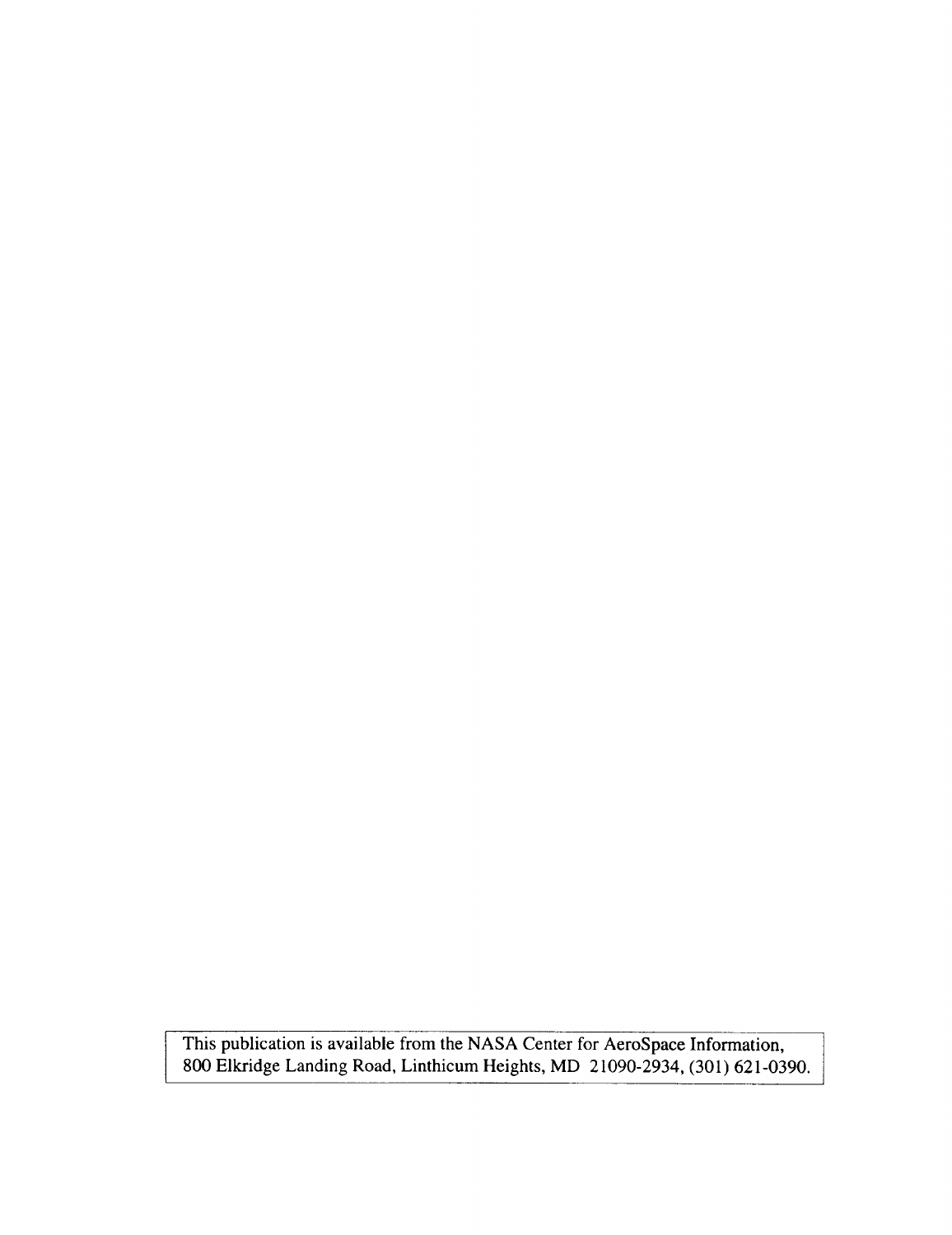## **International Ozone Commission**

President: Gerard J. Megie Vice-President: Alvin J. Miller Secretary: Rumen Bojkov

# Scientific Program *Committee* Members Co-Chairmen:

G. J. Megie, France

- R. D. Hudson, USA
- R. D. Bojkov, Canada
- D. H. Ehhalt, FRG

S. Liu, USA

- J. B. Kerr, Canada
- Y. Khattatov, USSR
- A. W. Matthews, NZ
- A. J. Miller, USA
- T. Ogawa, Japan
- S. A. Penkett, UK
- H. Reichle, USA
- U. Schmidt, FRG
- R. S. Stolarski, USA
- B. Subbaraya, India
- A. Thompson, USA

# Sponsors

Alternative Fluorocarbons Environmental Acceptability Study American Geophysical Union American Meteorological Society Environmental Protection Agency National Aeronautics and Space Administration National Oceanic and Atmospheric Administration National Science Foundation University of Virginia Virginia Space Grant Consortium World Meteorological Organization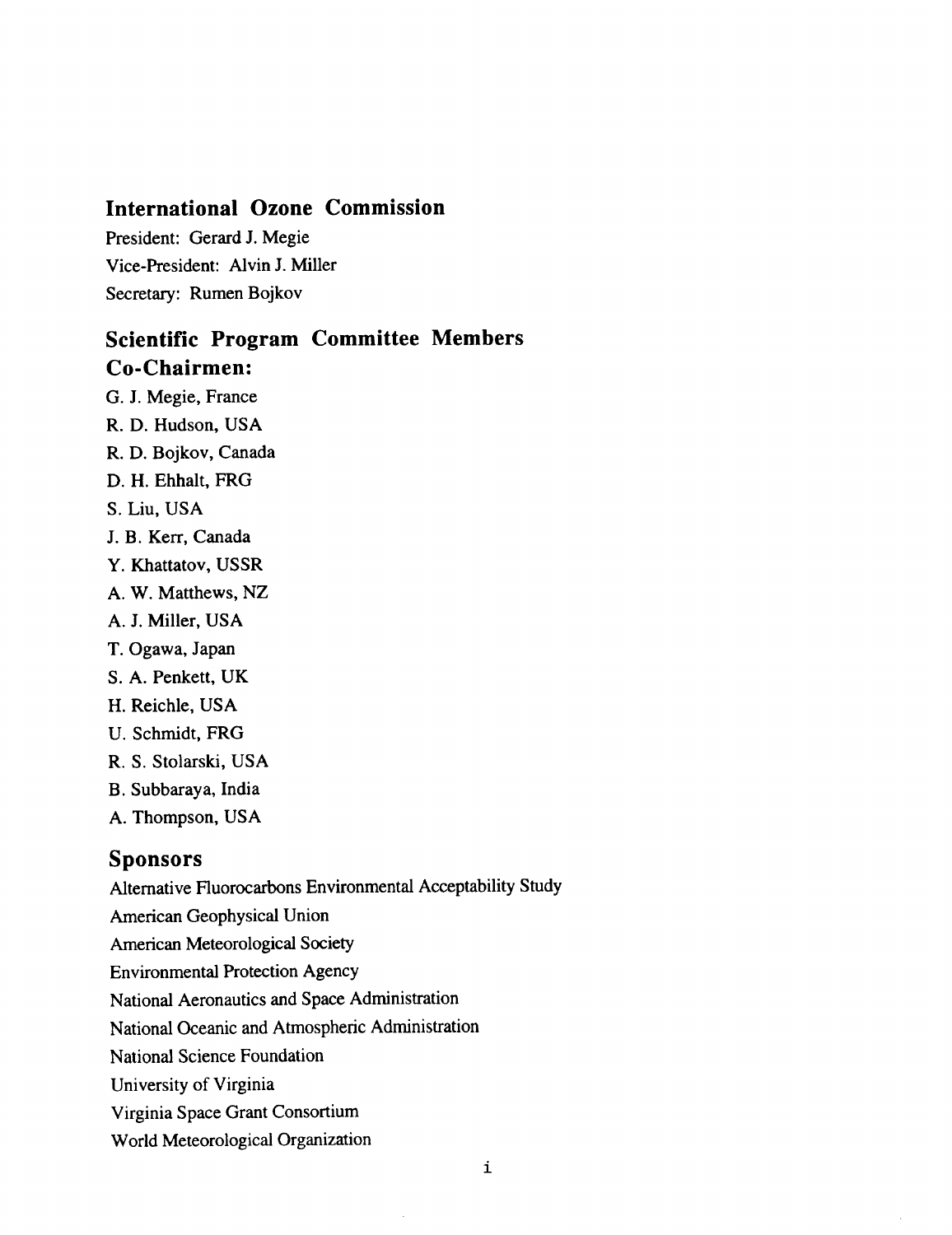$\label{eq:2.1} \frac{1}{\sqrt{2}}\int_{\mathbb{R}^3}\frac{1}{\sqrt{2}}\left(\frac{1}{\sqrt{2}}\right)^2\frac{1}{\sqrt{2}}\left(\frac{1}{\sqrt{2}}\right)^2\frac{1}{\sqrt{2}}\left(\frac{1}{\sqrt{2}}\right)^2\frac{1}{\sqrt{2}}\left(\frac{1}{\sqrt{2}}\right)^2\frac{1}{\sqrt{2}}\left(\frac{1}{\sqrt{2}}\right)^2\frac{1}{\sqrt{2}}\frac{1}{\sqrt{2}}\frac{1}{\sqrt{2}}\frac{1}{\sqrt{2}}\frac{1}{\sqrt{2}}\frac{1}{\sqrt{2}}$ 

 $\sim 10^{11}$  km s  $^{-1}$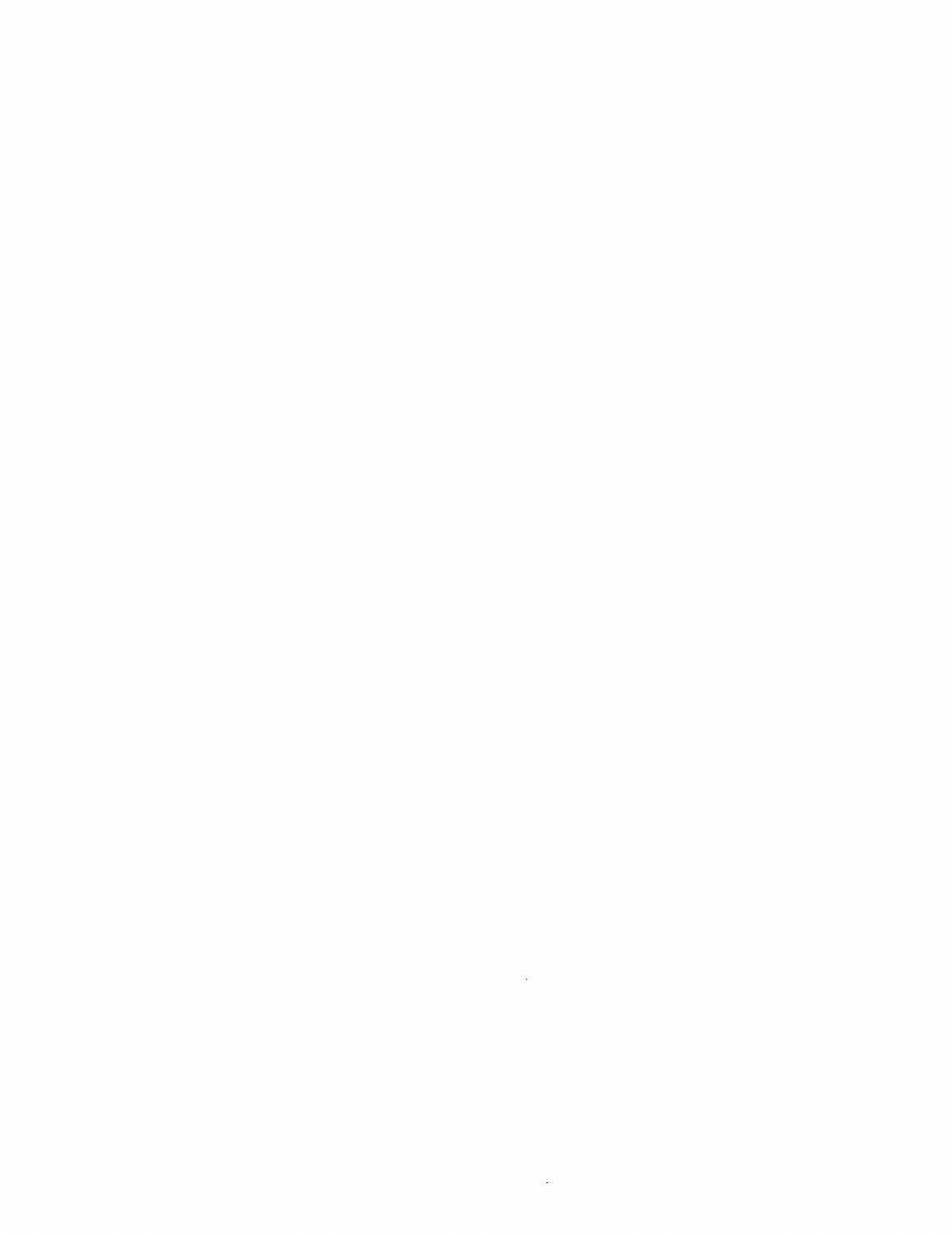#### **PREFACE**

**The** 1992 **Quadrennial** Ozone **Symposium was held from June 4 to** 13 **at the University** of **Virginia in the United States** of **America. This was the** seventeenth symposium organized **by the International Ozone Commission and was equal in** size **to the** symposium **held in** 1988. **The** symposium **was devoted to all aspects** of **atmospheric** ozone, **covering both the troposphere and** stratosphere. **Almost 500** scientists **from 35 countries participated in this international event. Over 400 papers were presented** orally or **as posters. The** oral **papers were divided into the following sessionsz-**

**Troposphere**

- **(a) Ozone Trends and Climatology**
- **(b) Global and Regional Modeling**
- **(c)** Ozonez **The Human Impact**

**Stratosphere**

- **(a) Ozone and Climate**
- **(b) Measurements**
- **(c) Results from Upper Atmosphere Research Satellite**
- **(d) The Arctic**
- **(e) The Antarctic**
- **(f) Trends**
- **(g) Theory and Modelling**
- **(h) Volcanic Effects**

**Published in these two volumes are two hundred and thirty two of the presented papers. All papers have passed an initial review process. However, in order to produce this publication as quickly as possible, it was** left **to the authors to accommodate the reviewer's comments without editorial scrutiny of their final submission. These papers have been divided into sections that do not necessarily follow those of the** oral **presentations. This is due partly to the fact that some presented papers were not submitted for publication, and partly because the poster papers did not always fit into the categories used for the oral papers.**

**The Editor wishes** to **acknowledge** the **assistance** rendered by many colleagues who responded with time and effort to review the numerous manuscripts.

> Robert **D. Hudson** College Park Maryland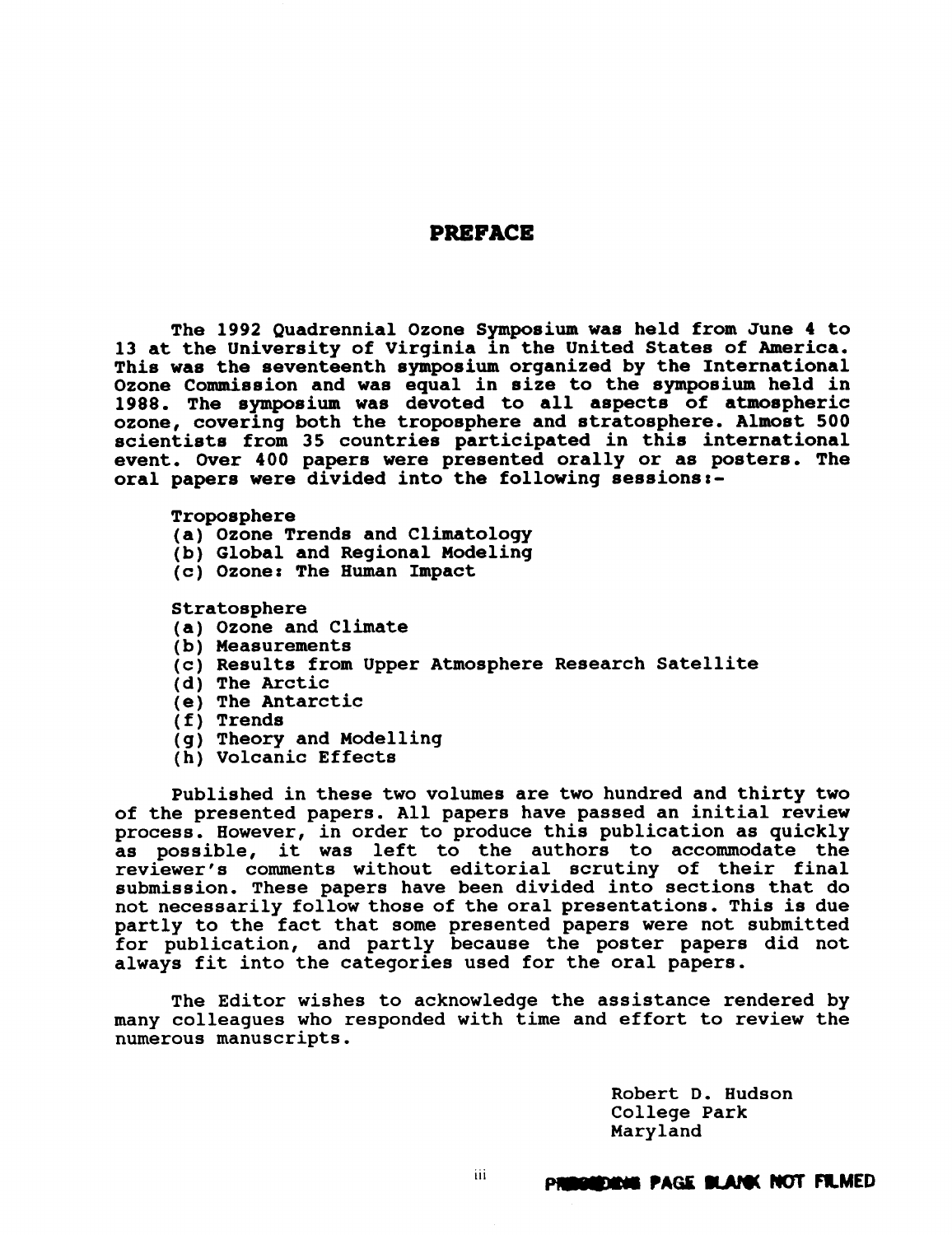- 2010年11月10日 - 中国語の「アメリカ」

 $\mathcal{L}(\mathcal{A})$  .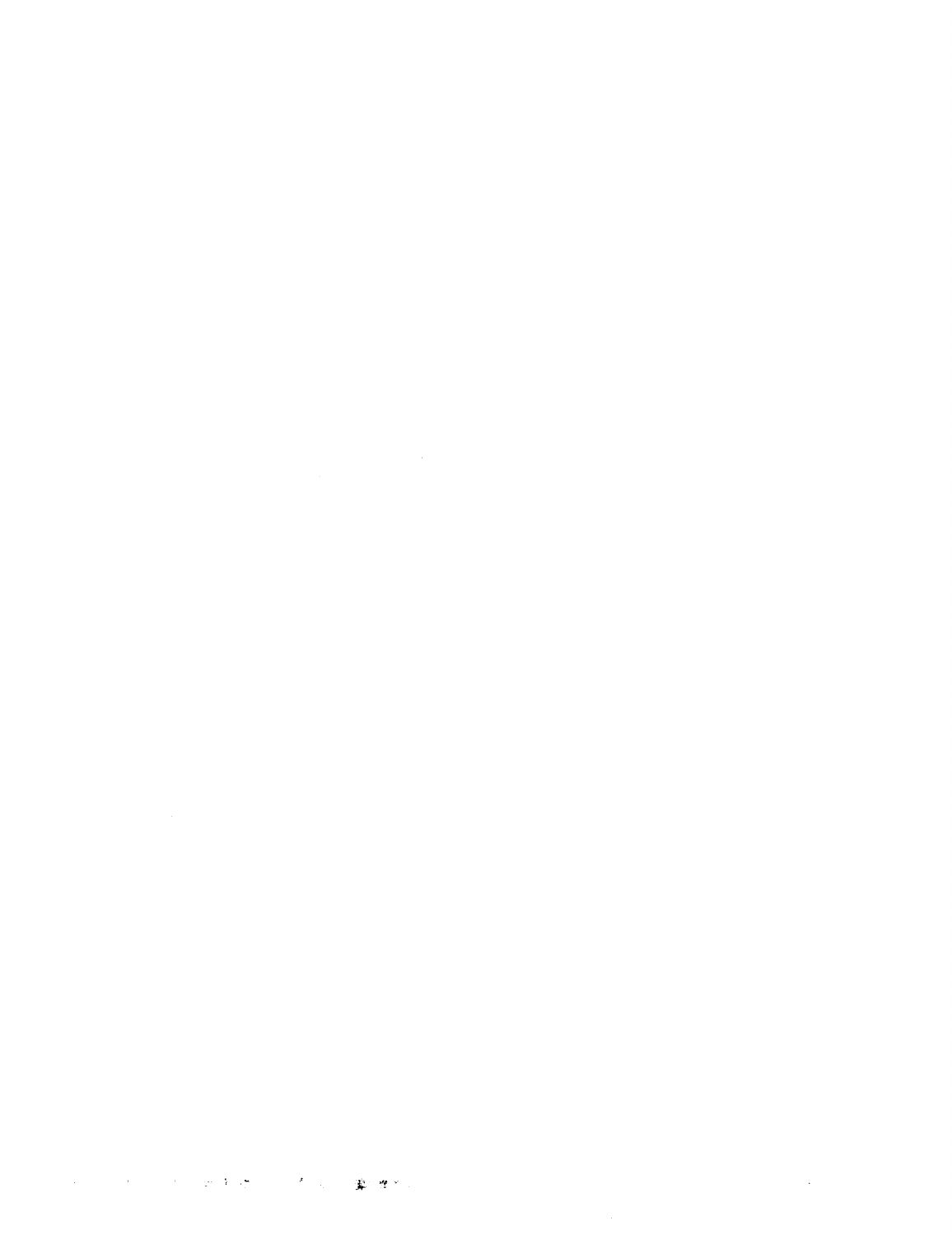#### **CONTENTS**

#### **PART I**

### **TROPOSPHERE**

#### OZONE **TRENDS AND CLIMATOLOGY**

| Trends in Surface Ozone Over Europe, 1978-1992                                                                                                                                               |                         |
|----------------------------------------------------------------------------------------------------------------------------------------------------------------------------------------------|-------------------------|
| Tropospheric Ozone at 45°S                                                                                                                                                                   | $\overline{\mathbf{7}}$ |
| Measurements of Lower Tropospheric Ozone at Mid-Latitudes<br>of the Northern and Southern Hemisphere<br>H.E. Scheel, R. Sladkovic, E.G. Brunke, W. Seiler                                    | 11                      |
| Analysis of a 7 Year Tropospheric Ozone Vertical<br>Distribution at the Observatoire De Haute Provence<br>M. Beekmann, G. Ancellet and G. Megie                                              | 15                      |
| Ozone Measurements from a Global Network of Surface Sites<br>$S.J.$ Oltmans, H. Levy II                                                                                                      | 19                      |
| Broad Features of Surface Ozone Variations Over Indian Region<br>R.R. Shende, K. Jayaraman, C.R. Sreedharan                                                                                  | 24                      |
| Tropospheric Ozone Measurements at the Equatorial Region<br>$(1980 - 88)$                                                                                                                    | 33                      |
| Specific Features of Space-Time Variations of Ozone During<br>The Development of Intensive Tropical Disturbances<br>A.F. Nerushev and V.I. Vasiliev                                          | 37                      |
| Annual Variability of Ozone Along Alpine Hillsides<br>$E.$ Putz and $W.$ Kosmus                                                                                                              | 41                      |
| The Vertical Distribution of Ozone at Pretoria from July<br>1990 to June 1991 and its Changes<br>M. Zunckel, R.D. Diab, C.B. Archer and                                                      | 45                      |
| Seasonal Budgets of Ozone and Oxidant Precursors in an<br>Industrial Coastal Area of Northern Italy<br>T. Georgiadis, L. Alberti, P. Bonasoni, F. Fortezza,<br>G. Giovanelli and V. Strocchi | 48                      |

v **r'\_,\_ PA\_** LANK **NOT FLMEm**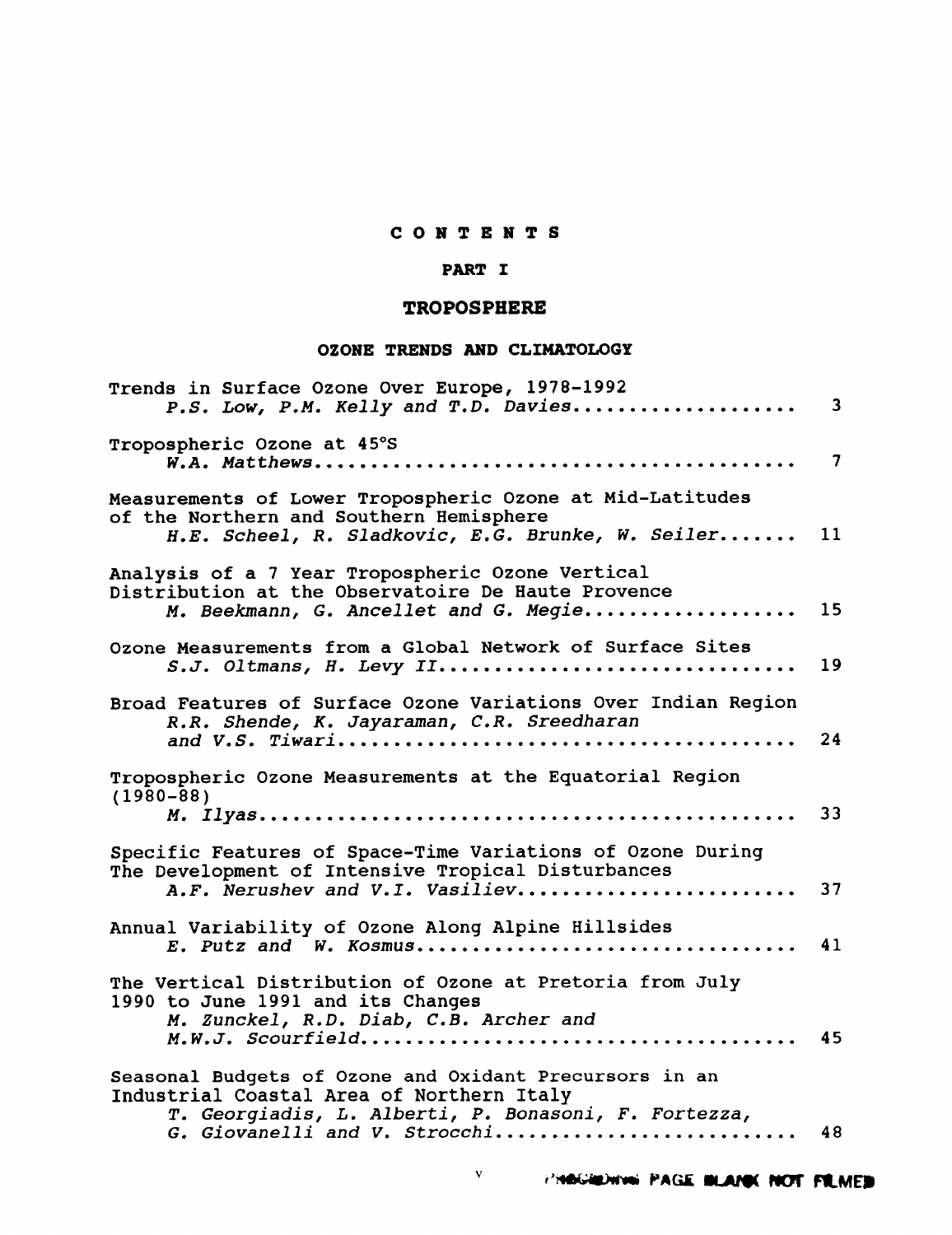### **GLOBAL AND REGIONAL MODELING**

| Tropospheric Ozone in the Western Pacific Rim: Analysis of<br>Satellite and Surface-Based Observations Along With<br>Comprehensive 3-D Model Simulations                                                                  |    |
|---------------------------------------------------------------------------------------------------------------------------------------------------------------------------------------------------------------------------|----|
| Y. Sunwoo and G.R. Carmichael                                                                                                                                                                                             | 53 |
| Simulations of Isoprene - Ozone Reactions for a General<br>Circulation/Chemical Transport Model<br>P.A. Makar and J.C. McConnell                                                                                          | 57 |
| Ozone Formation During an Episode Over Europe: A 3-D<br>Chemical/Transport Model Simulation<br>T. Berntsen and I.S.A. Isaksen                                                                                             | 62 |
| Estimates of the Changes in Tropospheric Chemistry Which<br>Result From Human Activity and Their Dependance on NO <sub>x</sub><br>Emissions and Model Resolution                                                          |    |
| M. Kanakidou, P.J. Crutzen and P.H. Zimmermann                                                                                                                                                                            | 66 |
| Comparison and Analysis of Aircraft Measurements and<br>Mesoscale Atmospheric Chemistry Model Simulations of<br>Tropospheric Ozone                                                                                        |    |
| $\tilde{J}$ .E. Pleim and J.K.S. Ching                                                                                                                                                                                    | 70 |
| Sources and Distribution of NO <sub>x</sub> in the Upper Troposphere at<br>Northern Midlatitudes<br>F. Rohrer, D.H. Ehhalt and A. Wahner                                                                                  | 74 |
| A Global Numerical Study of Radon <sup>222</sup> and Lead <sup>210</sup> in the<br>Atmosphere Using the AES and York University CDT General<br>Circulation Model, (AYCG)<br>S.R. Beagley, J. de Grandpre, J.C. McConnell, |    |
| R. Laprise and N. McFarlane                                                                                                                                                                                               | 78 |
| On the Transport of Trace Gases by Extra-Tropical Cyclones<br>M.A.F. Allaart, L.C. Heijboer and H. Kelder                                                                                                                 | 82 |
| An Analysis of the Impacts of Global Climate and Emissions<br>Changes on Regional Tropospheric Ozone<br>K. John, K.C. Crist and G.R. Carmichael                                                                           | 85 |
| Estimates of Ozone Response to Various Combinations of NO.<br>and VOC Emission Reductions in the Eastern United States<br>$S.J.$ Roselle, K.L. Schere and $S-H.$ Chu                                                      | 89 |
| Modeling Ozone Episodes in the Baltimore-Washington Region                                                                                                                                                                | 93 |
| Numerical Simulation of the Interaction of Transport,<br>Diffusion and Chemical Reactions in an Urban Plume                                                                                                               |    |
| B. Vogel, H. Vogel and F. Fiedler                                                                                                                                                                                         | 97 |

 $\mathcal{A}_{\mathbf{r}}$  .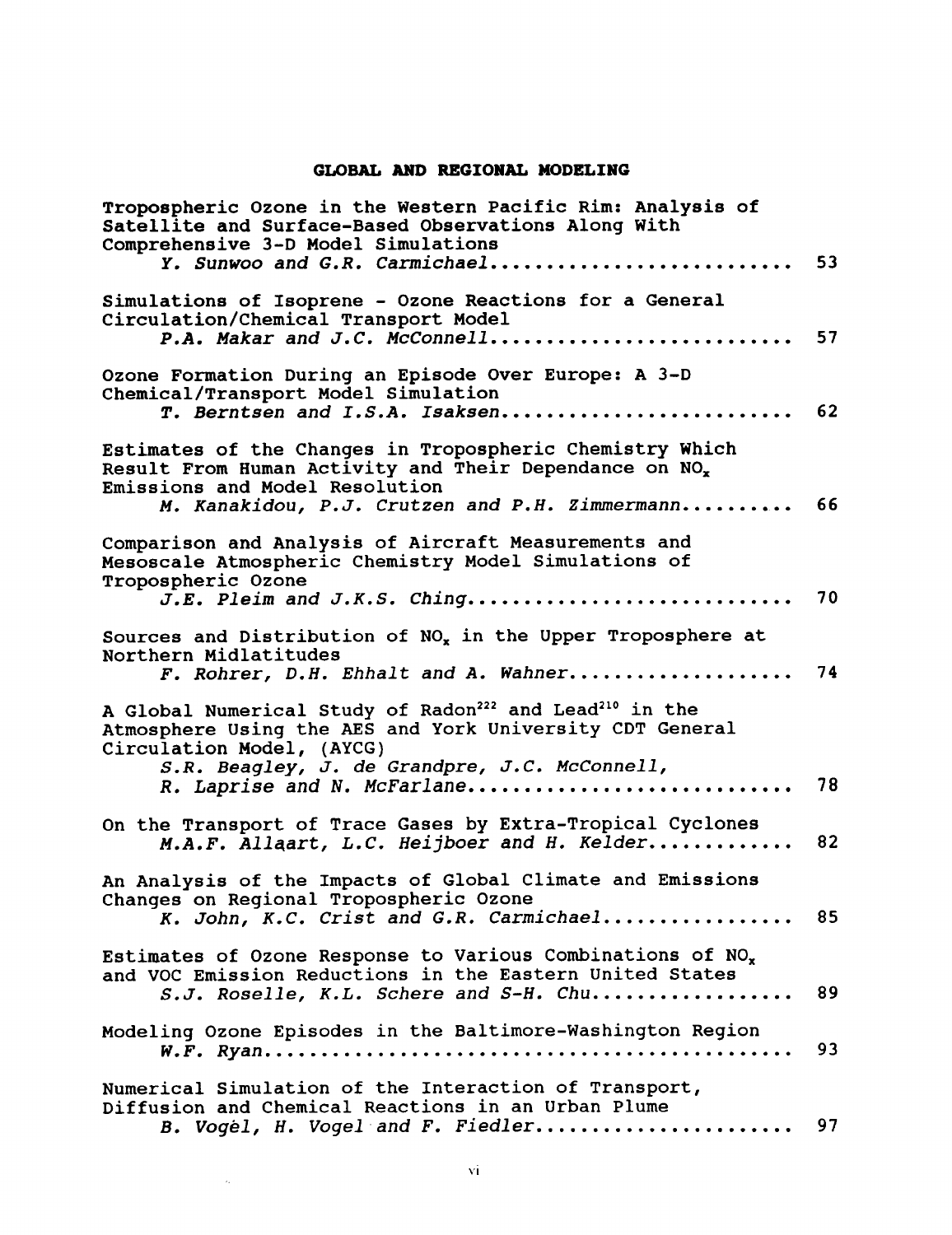| A Trajectory Modeling Investigation of the Biomass Burning -<br>Tropical Ozone Relationship<br>K.E. Pickering, A.M. Thompson, D.P. McNamara,<br>M.R. Schoeberl, L.R. Lait, P.A. Newman,<br>C.O. Justice and J.D. Kendall 101 |  |
|------------------------------------------------------------------------------------------------------------------------------------------------------------------------------------------------------------------------------|--|
| Enhancement of Free Tropospheric Ozone Production by Deep<br>Convection<br>K.E. Pickering, A.M. Thompson, J.R. Scala, W.K. Tao,<br>R. Dickerson and J. Simpson 105                                                           |  |
| The Sensitivity of Tropospheric Chemistry to Cloud Inter-<br>actions<br>J.E. Jonson and I.S.A. Isaksen 109                                                                                                                   |  |
| <b>MEASUREMENTS</b>                                                                                                                                                                                                          |  |
| Tropospheric Ozone and Aerosol Variability Observed at High<br>Latitudes with an Airborne Lidar<br>E.V. Browell, C.F. Butler, M.A. Fenn, S.A. Kooi                                                                           |  |
| Direct Measurement of Tropospheric Ozone using TOMS Data                                                                                                                                                                     |  |
| Ozone Transport During a Cut-Off Low Event Studied in the<br>Frame of the TOASTE Program<br>G. Ancellet, M. Beekmann, A. Papayannis and G. Megie 122                                                                         |  |
| A Novel Ozone Sensor for Various Environmental Applications<br>H. Gusten G. Heinrich, R.W.H. Schmidt and U. Schurath 127                                                                                                     |  |
| Surface Ozone Variabaility at Kislovodsk Observatory<br>N.F. Elansky, O.V. Makarov and I.A. Senik 130                                                                                                                        |  |
| Carbon Monoxide Measurements at Mace Head, Ireland<br>B.G. Doddridge, R.R. Dickerson, T.G. Spain,<br>$S.J.$ Oltmans and P.C. Novelli 134                                                                                     |  |
| Episodes of Vertical and Horizontal Ozone Transport<br>Monitored at Italy's Mt. Cimone Observatory<br>T. Colombo, V. Cundari, P. Bonasoni, M. Cervino,<br>F. Evangelisti, T. Georgiadis and G. Giovanelli 138                |  |
| Evaluation of the Production and the Destruction of Ozone<br>in the Lower Atmosphere                                                                                                                                         |  |
| Determination of Dry Deposition of Ozone: Comparison of<br>Different Measuring Techniques<br>I. Colbeck and A. Simmons 146                                                                                                   |  |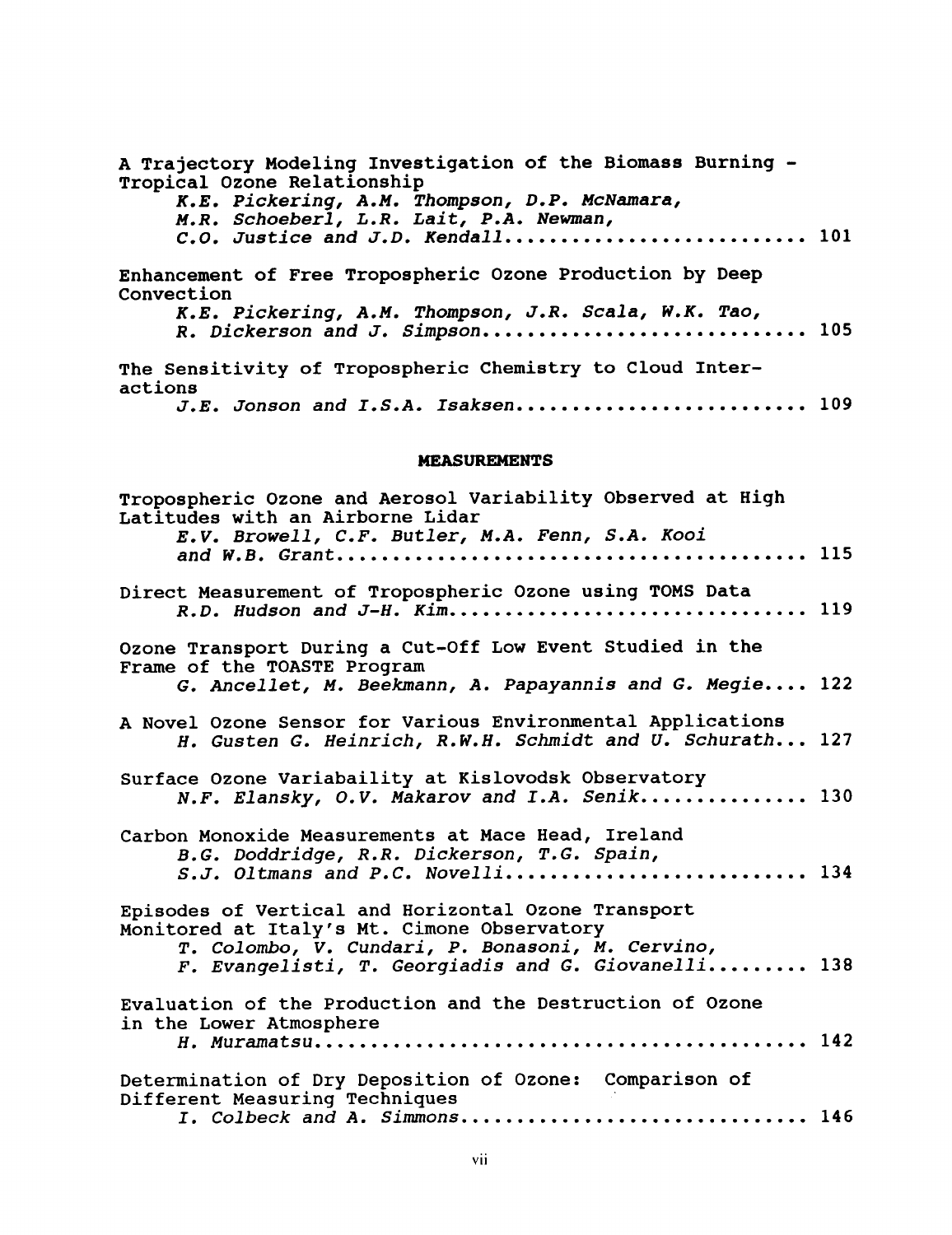| Turbulent Transport and Production/Destruction of Ozone in a<br>Boundary Layer Over Complex Terrain<br>G.K. Greenhut, A.M. Jochum, and B. Neininger 150                                     |  |
|---------------------------------------------------------------------------------------------------------------------------------------------------------------------------------------------|--|
| Transport into the Troposphere in a Tropopause Fold/Cut-Off<br>Low System<br>G. Vaughan, J.D. Price and A. Howells 154                                                                      |  |
| Large-Scale Circulation Patterns Associated with High<br>Concentrations of Tropospheric Ozone in the Tropical South<br>Atlantic Ocean<br>K.M. Fakhruzzaman, J. Fishman, V.G. Brackett,      |  |
| J.D. Kendall and C.O. Justice 158<br>Airborne Measurements of Biomass Burning Products over<br>Africa                                                                                       |  |
| G. Helas, J. Lobert, J. Goldammer, M.O. Andreae,<br>$J.P.$ Lacaux and R. Delmas 162<br>Long Path Monitoring of Tropospheric $O_3$ , NO <sub>2</sub> , H <sub>2</sub> CO and SO <sub>2</sub> |  |
| A.C. Vandaele, M. Carleer, R. Colin and P.C. Simon 166<br>Results of Ozone Measurements in Northern Germany                                                                                 |  |
| - A Case Study -<br>The Gradient of Meteorological and Chemical Variables                                                                                                                   |  |
| across the Tropopause<br>R.R. Dickerson, B.G. Doddridge, O. Poulida and                                                                                                                     |  |

#### **STRATOSPHERE**

#### **TRENDS**

| Long-Term Observed Ozone Trends in the Free Troposphere and<br>Lower Stratosphere                    |  |
|------------------------------------------------------------------------------------------------------|--|
|                                                                                                      |  |
| Trend Analysis of the Long-Term Swiss Ozone Measurements<br>J. Staehelin, J. Bader and V. Gelpke 186 |  |
| On Long-Term Ozone Trends at Hohenpeissenberg<br>H. Claude, W. Vandersee and K. Wege 190             |  |
| Total Ozone Trends over the U.S.A. During 1979-1991 from<br>Dobson Spectrophotometer Observations    |  |
| W.D. Komhyr, R.D. Grass, G.L. Koenig, D.M. Quincy,<br>R.D. Evans and R.K. Leonard 195                |  |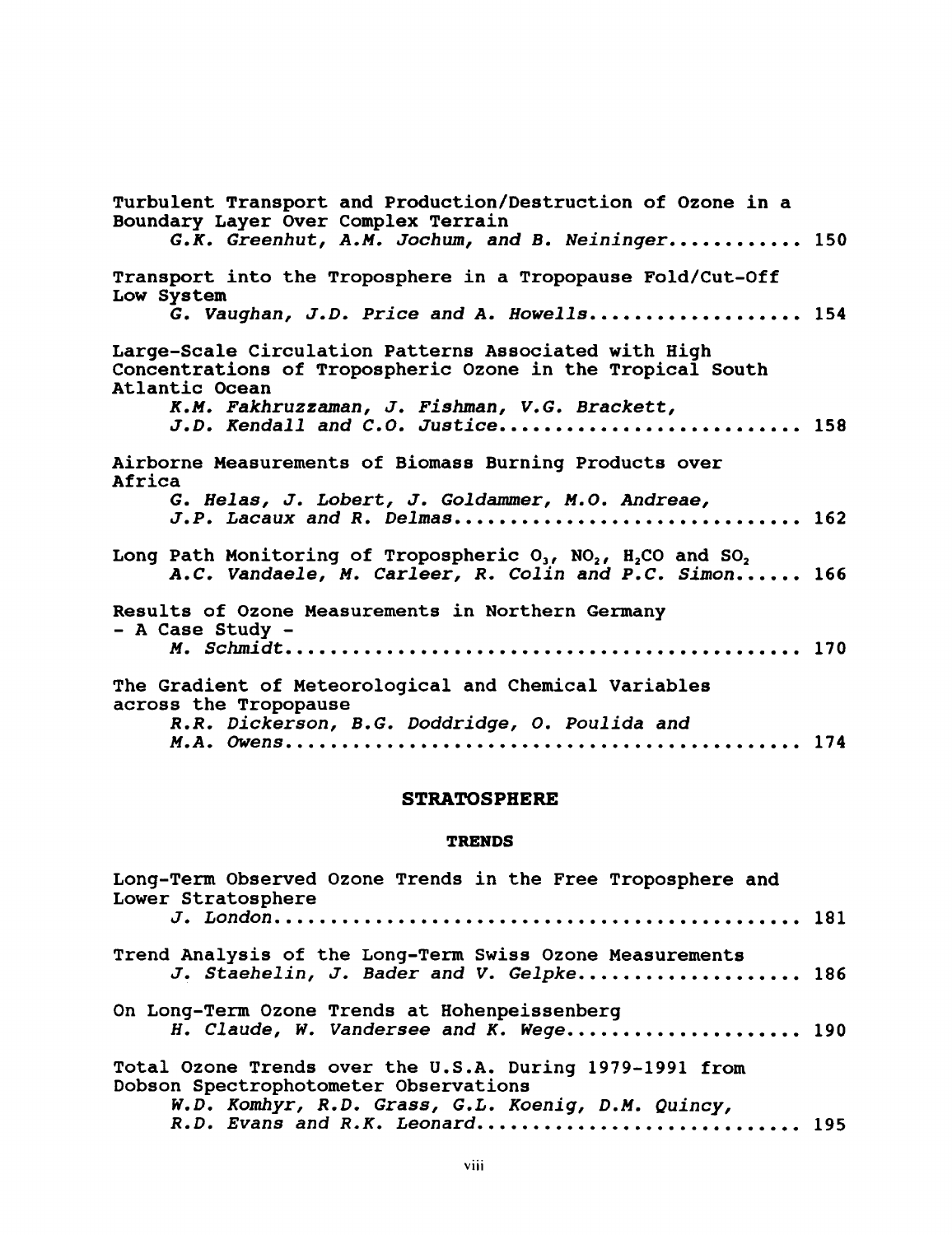| Ozone Trends Estimated from Umkehr Observatons Made at<br>Edmonton, Alberta, Canada                                                |  |
|------------------------------------------------------------------------------------------------------------------------------------|--|
| C.T. McElroy, E.W. Hare and J.B. Kerr 199                                                                                          |  |
| Statistic Analysis of Annual Total Ozone Extremes for the<br>Period 1964-1988                                                      |  |
|                                                                                                                                    |  |
| Long-Term Changes in the Statistical Distribution of Dobson<br>Total Ozone in Selected Northern Hemisphere Geographical<br>Regions |  |
|                                                                                                                                    |  |
| Recalculated Values of the Total Ozone Amount Over Oslo,<br>60° N, for the Period 1979-1992                                        |  |
| S.H.H. Larsen, T. Svendby, F. Tonnessen and A. Dahlback. 211                                                                       |  |
| TOMS Total Ozone Data Compared With Nothern Latitude Dobson<br><b>Ground Stations</b>                                              |  |
| B. Heese, K. Barthel, and O. Hov 215                                                                                               |  |
| Systematic Comparison Between the Ground Based Automated<br>Dobson of the Observatory of Haute-Provence and TOMS                   |  |
| <b>Since 1983</b><br>M.F. Merienne, A. Barbe and P. Da Conceicao 219                                                               |  |
| Total Ozone Change Estimations for Different Time Intervals                                                                        |  |
| Difference Between Recalculated and Original Dobson Total<br>Ozone Data From Hradec Kralove, Czechoslovakia, 1962-1990             |  |
| Comparison of Recalculated Dobson and TOMS Total Ozone at                                                                          |  |
| Hradec Kralove, Czechoslovakia, 1978-1990                                                                                          |  |
| M. Stanek and K. Vanicek 229                                                                                                       |  |
| Fractal Characteristics of Ozonometric Network                                                                                     |  |
| Characterization and Analysis of the Nimbus-7 SBUV Data in                                                                         |  |
| the "Non-Sync" Period (February 1987 - June 1990.)<br>J.F. Gleason, R.D. McPeters and J.R. Herman 236                              |  |
| Revision of the Dobson Total Ozone Series at Hohenpeissenberg                                                                      |  |
|                                                                                                                                    |  |
| The Global Distribution of Ozone Destruction Rates Obtained<br>from 13 Years of Nimbus/TOMS Data (1979-1991)                       |  |
| J.R. Herman, R.S. Stolarski, R. McPeters and                                                                                       |  |
|                                                                                                                                    |  |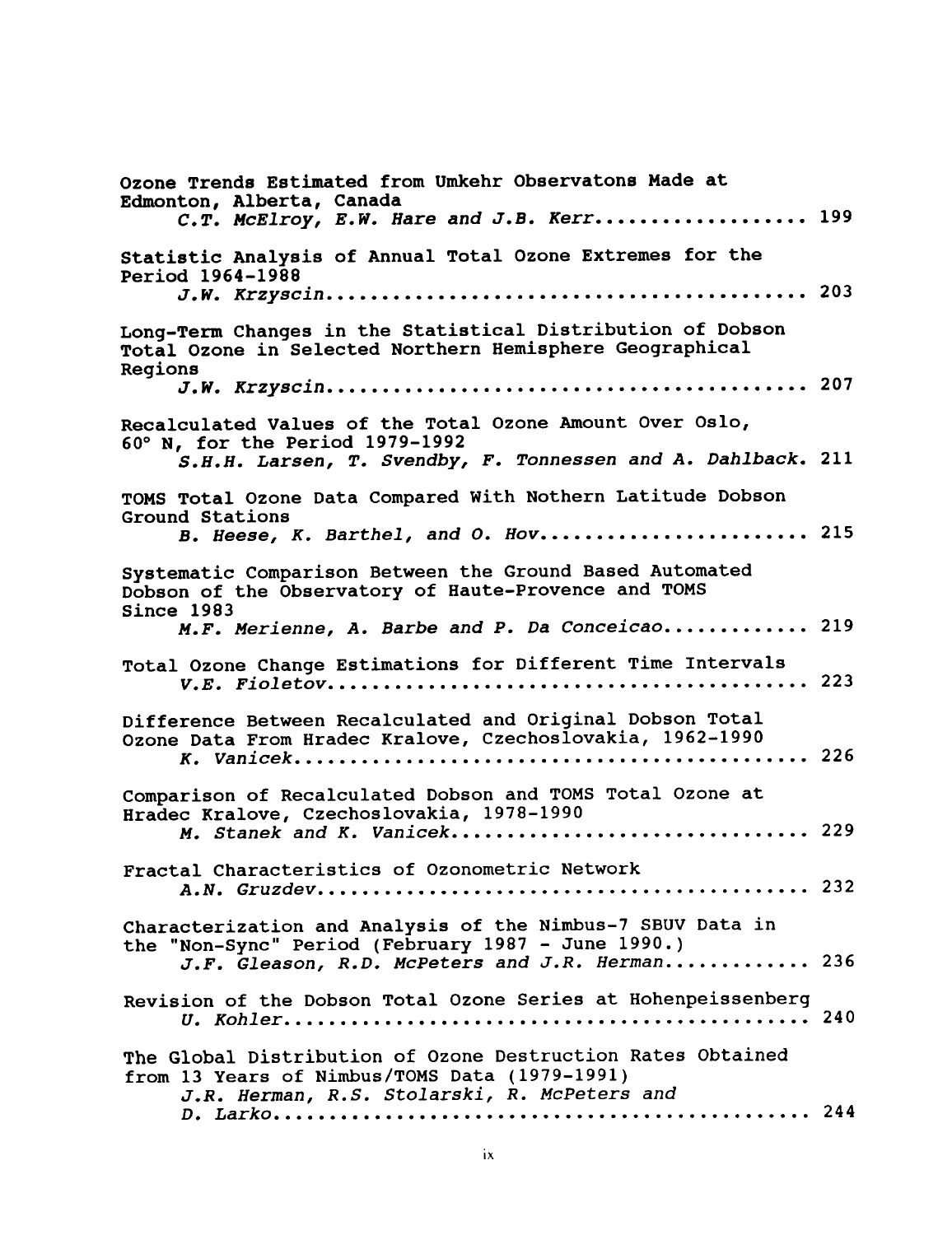| Depletions in Winter Total Ozone Values over Southern England                                                                                            |  |
|----------------------------------------------------------------------------------------------------------------------------------------------------------|--|
| Stable Ozone Layer in Norway and USSR<br>K. Henriksen, T. Svenoe, E.I. Terez, G.A. Terez,<br>V. Roldugin and S.H.H. Larsen 254                           |  |
| Long-Term Trend of Selected Halogenated Hydrocarbons<br>R. Borchers, R. Gunawardena and R.A. Rasmussen 259                                               |  |
| Status of the Dobson Total Ozone Data Set<br>W.G. Planet and R.D. Hudson 263                                                                             |  |
| Results of International Dobson Spectrophotometer<br>Calibrations at Arosa, Switzerland, 1990<br>R.D. Grass, W.D, Komhyr, G.L. Koenig and R.D. Evans 266 |  |
| Deformation of the Total Ozone Content Field in the Tropical<br>Zone                                                                                     |  |
| Total Ozone Trend over Cairo                                                                                                                             |  |

### **THEORY AND MODELING**

| Three Dimensional Model Calculations of the Global Dispersion<br>of High Speed Aircraft Exhaust and Implications for<br>Stratospheric Ozone Loss                      |  |
|-----------------------------------------------------------------------------------------------------------------------------------------------------------------------|--|
| A.R. Douglass, R.B. Rood, C.H. Jackman and                                                                                                                            |  |
| Qualitative Study of the Behavior of Minor Species During<br>a Stratospheric Warming with a 3-D Model<br>R. Ramaroson, M. Pirre, and D. Cariolle 285                  |  |
| Connection Between Total Ozone Fields and Lower<br>Stratospheric Dynamics<br>G. Vaughan, A. Howells and J.D. Price 290                                                |  |
| Model/Data Comparisons of Ozone in the Upper Stratosphere<br>and Mesosphere<br>D.E. Siskind, E.E. Remsberg, R.S. Eckman,<br>B.J. Connor, J.J. Tsou and A. Parrish 294 |  |
| On the Relevance of the Methane Oxidation Cycle to<br>"Ozone Hole" Chemistry<br>R. Muller and P.J. Crutzen 298                                                        |  |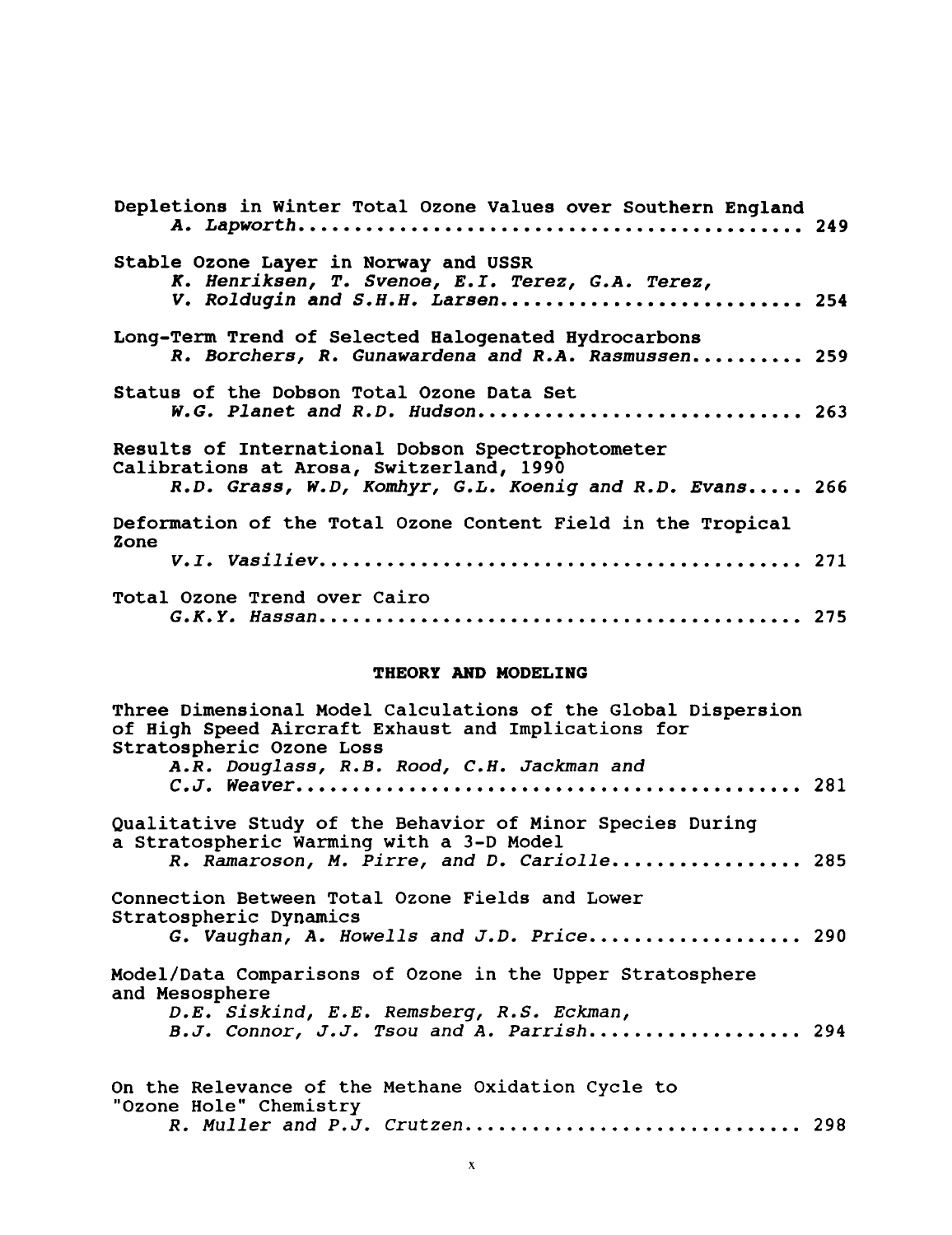| Effects of Stratospheric Aerosol Surface Processes on the<br>LLNL Two-Dimensional Zonally Averaged Model<br>P.S. Connell, D.E. Kinnison, D.J. Wuebbles, J.D. Burley,        |  |
|-----------------------------------------------------------------------------------------------------------------------------------------------------------------------------|--|
|                                                                                                                                                                             |  |
| Evolution of Chemically Processed Air Parcels in the Lower<br>Stratosphere                                                                                                  |  |
| R.S. Stolarski, A.R. Douglass and M.R. Schoeberl 307                                                                                                                        |  |
| Observational Evidence and Dynamical Interpretation of the<br>Total Ozone Variations in the Equatorial Region                                                               |  |
| A 3-D Model Study of Ozone Eddy Transport in the Winter<br>Stratosphere                                                                                                     |  |
| N.C. Hsu and D.M. Cunnold 314                                                                                                                                               |  |
| Impact of Supersonic and Subsonic Aircraft on Ozone:<br>Including Heterogeneous Chemical Reaction Mechanisms<br>D.E. Kinnison and D.J. Wuebbles 318                         |  |
| An Investigation of the Processes Controlling Ozone in the<br><b>Upper Stratosphere</b>                                                                                     |  |
| K.O. Patten, Jr., P.S. Connell, D.E. Kinnison,<br>D.J. Wuebbles, J. Waters, L. Froidevaux and                                                                               |  |
|                                                                                                                                                                             |  |
| A New Mathematical Formulation of the Line-By-Line Method<br>in Case of Weak Line Overlapping                                                                               |  |
| A.G. Ishov and N.V. Krymova 326                                                                                                                                             |  |
| The Chemistry of Bromine in the Stratosphere: Influence of<br>a New Rate Constant for the Reaction BRO+HO <sub>2</sub><br>M. Pirre, F.J. Marceau, G. Le Bras, F. Maguin,    |  |
| G. Poulet and R. Ramaroson 330                                                                                                                                              |  |
| The Ozone Depletion Potentials of Halocarbons: Their                                                                                                                        |  |
| Dependence of Calculation Assumptions<br>I.L. Karol and A.A. Kiselev 334                                                                                                    |  |
| Model Evaluation of the Radiative and Temperature Effects<br>of the Ozone Content Changes in the Global Atmosphere of                                                       |  |
| 1980-IES<br>I.L. Karol and V.A. Frolkis 338                                                                                                                                 |  |
| A Search for Relativistic Electron Induced Stratospheric<br>Ozone Depletion                                                                                                 |  |
|                                                                                                                                                                             |  |
| Impact of Stratospheric Aircraft on Calculations of Nitric<br>Acid Trihydrate Cloud Surface Area Densities Using NMC<br>Temperatures and 2D Model Constituent Distributions |  |
| D.B. Considine and A.R. Douglass 347                                                                                                                                        |  |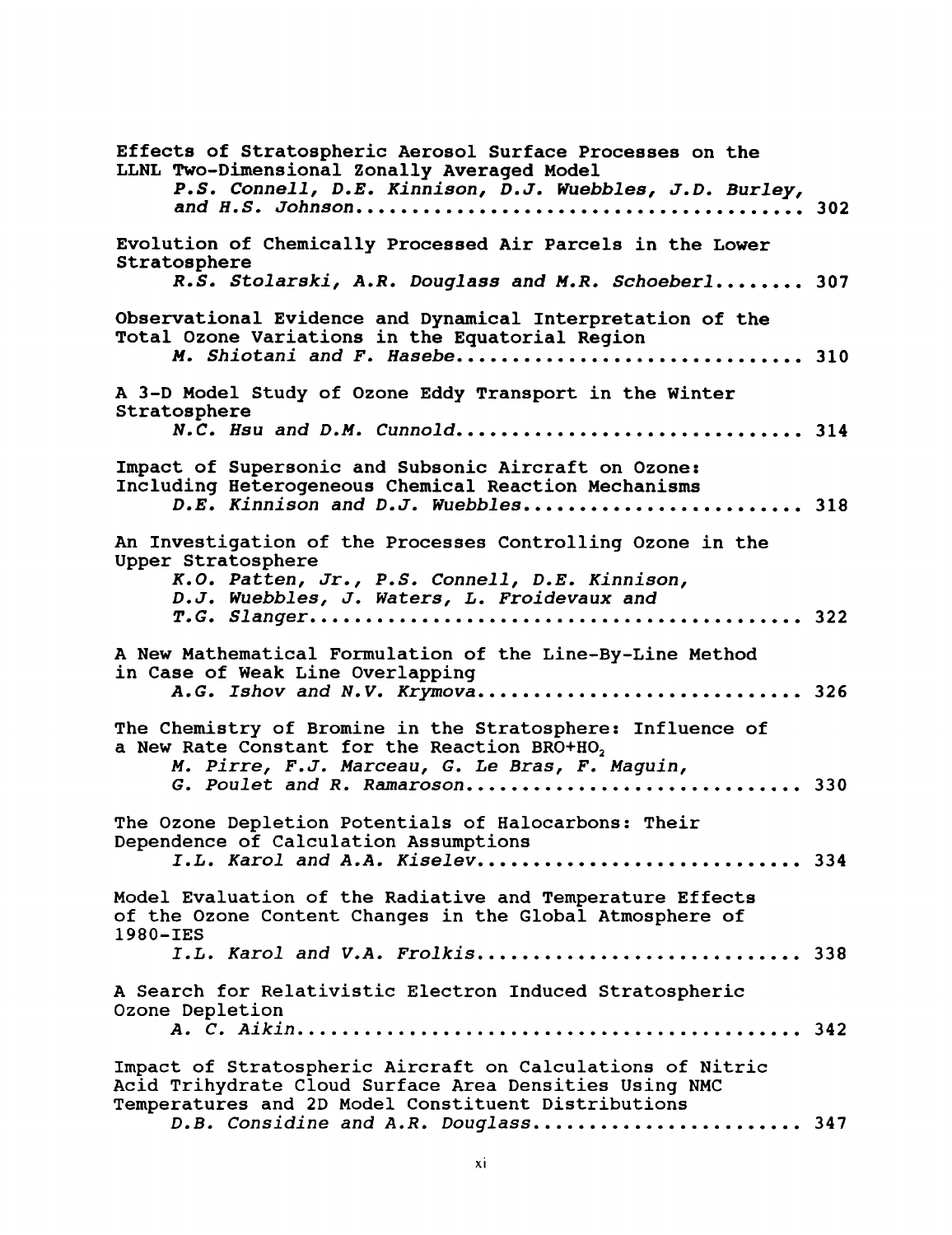| The Response of Middle Atmospheric Ozone to Solar UV<br>Irradiance Variations with a Period of 27 Days<br>L. Chen, G. Brasseur and J. London 351                              |  |
|-------------------------------------------------------------------------------------------------------------------------------------------------------------------------------|--|
| What Can We Learn from Relaxation Measurements of a<br>Laser-Perturbed Atmosphere? A Modeling Study<br>A. Clericetti, H. van den Bergh and M.J. Rossi 355                     |  |
| A Detailed Evaluation of Heating Processes in the Middle<br>Atmosphere<br>M. Mlynczak and S. Solomon 359                                                                      |  |
| Effective UV Radiation from Model Calculations and<br>Measurements                                                                                                            |  |
| Impact of Stratospheric Aircraft Emissions on Ozone: A two<br>Dimensional Model Study<br>M. Natarajan, L.B. Callis, R.E. Boughner and                                         |  |
| Ozone and Stratospheric Height Waves or Opposite Phases of<br>the QBO<br>K.C. Mo and J.Nogues-Paegle 370                                                                      |  |
| Infrared Absorption Cross Sections of Alternative CFC's<br>C. Clerbaux, R. Colin and P.C. Simon 374                                                                           |  |
| Distribution of Ozone Between 60 degrees North and<br>60 Degrees South<br>E. Mravlag and M.W.J. Scourfield 378                                                                |  |
| Ozone Maxima Over Southern Africa: A Mid-Latitude Link<br>J. Barsby and R.D. Diab 382                                                                                         |  |
| Efficient Ozone Generator for Ozone Layer Enrichment from<br>a High Altitude Balloon<br>I.V. Filiouguine, S.V. Kostiouchenko,<br>N.N. Koudriavtsev and S.M. Starikovskaya 386 |  |
| On Ozone Correlation with Meteofields in the Northern<br>Hemisphere<br>T.V. Kadygrova and V.E. Fioletov 390                                                                   |  |
| Manifestation of Quasi-Biennial Oscillation in Ozone Vertical<br>Distribution<br>S.A. Sitnov and A.N. Gruzdev 393                                                             |  |
| Quasi-Bennial Oscillation in Total Ozone: Global Behaviour<br>Derived from Ground-Based Measurements<br>A.N. Gruzdev and I.I. Mokhov 397                                      |  |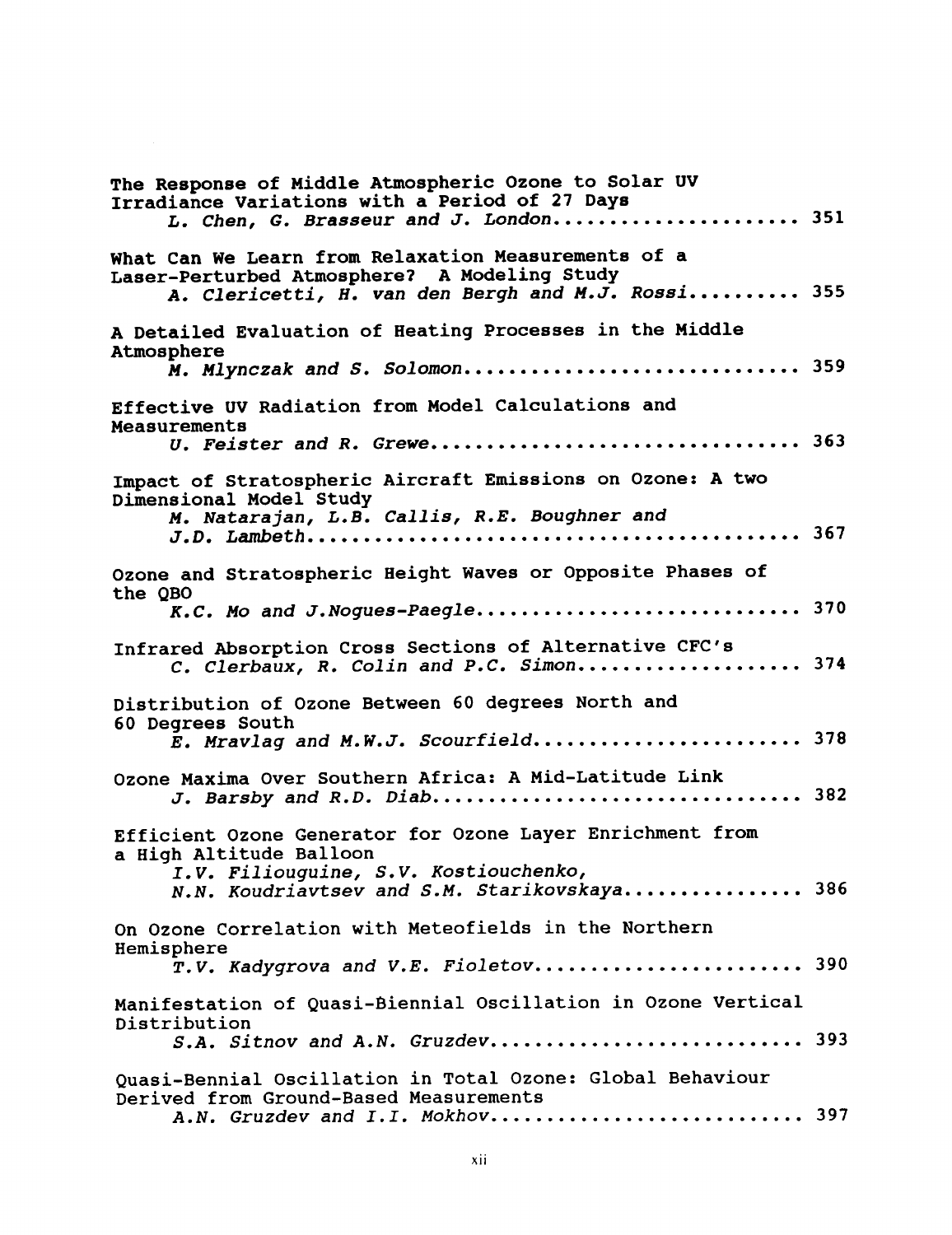| Total Ozone Seasonal and Interannual Variations in the<br>Principal Air Masses of the Northern Hemisphere in 1975-1990<br>I.L. Karol, L.P. Klyagina, A.M. Shalamyansky and     |  |
|--------------------------------------------------------------------------------------------------------------------------------------------------------------------------------|--|
| Solar Proton Effects on Austral Ozone During the Final Months<br>of 1989<br>J.A.E. Stephenson and M.W.J. Scourfield 405                                                        |  |
| Model Evaluation of the Radiative and Temperature Effects of<br>the Ozone Content Change in the Global Atmosphere of 1980-IES<br>I.L. Karol and V.A. Frolkis 409               |  |
| Temperature Dependent Absorption Cross-Sections of HNO,<br>and $N_2O_5$<br>O.V. Rattigan, M.H. Harwood, R.L. Jones and R.A. Cox 413                                            |  |
| Radiative Forcing Perturbation due to Observed Increases in<br>Tropospheric Ozone at Hohenpeissenberg<br>W-C. Wang, R.D. Bojkov and Y.C. Zhuang 417                            |  |
| Temperature Dependence of Ultraviolet Absorption<br>Cross-Sections of Alternative Hydrochlorofluorocarbons<br>D. Gillotay, P.C. Simon and L. Dierickx 421                      |  |
| Ultraviolet Absorption Cross-Section of some Carbonyl<br>Compounds and their Temperature Dependence<br>D. Gillotay, P.C. Simon and L. Dierickx 425                             |  |
| Climate-Chemical Interactions and Greenhouse Effects of<br><b>Trace Gases</b>                                                                                                  |  |
| A General Circulation Model Study of the Climatic Effect of<br>Observed Stratospheric Ozone Depletion Between 1980 and 1990<br>M.P. Dudek, W-C. Wang, X.Z. Liang and Z. Li 433 |  |
| <b>APPENDIX</b>                                                                                                                                                                |  |

# **Author Index** ................................................. **A-1**

 $\hat{\boldsymbol{\beta}}$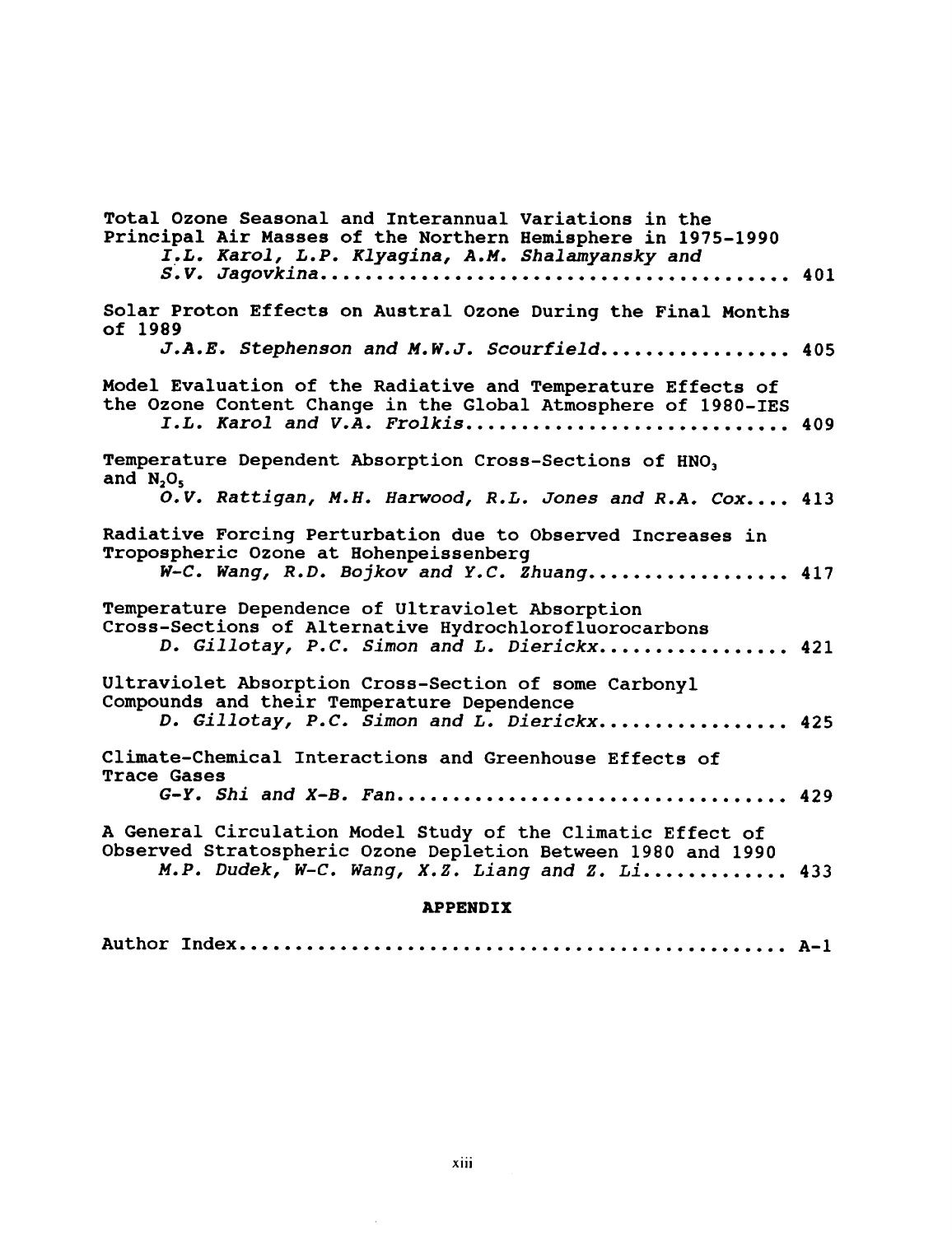## **PART II**

## **STRATOSPHERE**

## **RESULTS FROM THE UPPER ATMOSPHERE** RESEARCH SATELLITE

| Measurements of Stratospheric NO, NO <sub>2</sub> and N <sub>2</sub> O <sub>5</sub> By ISAMS:<br>Preliminary Observations and Data Validation<br>B.J. Kerridge, J. Ballard, R.J. Knight, A.D. Stevens,<br>J. Reburn, P. Morris, J.J. Remedios and F.W. Taylor 439                                                 |
|-------------------------------------------------------------------------------------------------------------------------------------------------------------------------------------------------------------------------------------------------------------------------------------------------------------------|
| Measurements of Stratospheric Constituents By ISAMS<br>C.D. Rodgers, F.W. Taylor, J.J. Barnett, M.Corney,<br>A. Dudhia, M.A. Lopez-Valverde, C.J. Marks, P. Morris,<br>T. Nightingale, J.J. Remedios, D. Roisin, R.J. Wells,<br>J. Ballard, B.J. Kerridge, R.J. Knight, A. Chu,<br>B.J. Connor and C. Scheuer 444 |
| Comparison of NOAA/NMC Stratospheric Wind Analyses with UARS<br>High Resolution Doppler Imager Wind Measurements<br>A.J. Miller, P.B. Hays, V. Abreu, C. Long and D. Kann 448                                                                                                                                     |
| The Validation of Ozone Measurements from the Improved<br>Stratospheric and Mesospheric Sounder<br>B.J. Connor, C.J. Scheuer, D.A. Chu, J.J. Remedios,<br>C.J. Marks, C.D. Rodgers and F.W. Taylor 452                                                                                                            |
| ISAMS Observations of Stratospheric Aerosol<br>A. Lambert, J.J. Remedios, A. Dudhia, M. Corney,<br>B.J. Kerridge, C.D. Rodgers and F.W. Taylor 456                                                                                                                                                                |
| Preliminary Results from the ISAMS NO Channel: Thermospheric<br>Radiances<br>J. Ballard, B.J. Kerridge and F.W. Taylor 459                                                                                                                                                                                        |
| THE ARCTIC                                                                                                                                                                                                                                                                                                        |
| Simulations of Arctic Ozone Depletion with Current and<br>Doubled Levels of CO,<br>N. Butchart, J. Austin and K.P. Shine 467                                                                                                                                                                                      |
| Laboratory Measurements of Polar Stratospheric Cloud Rate<br>Parameters<br>R.D. Kenner, I.C. Plumb and K.R. Ryan 471                                                                                                                                                                                              |
| Laboratory Simulations of NAT Formation Approaching<br>Stratospheric Conditions<br>J. Marti and K. Mauersberger 475                                                                                                                                                                                               |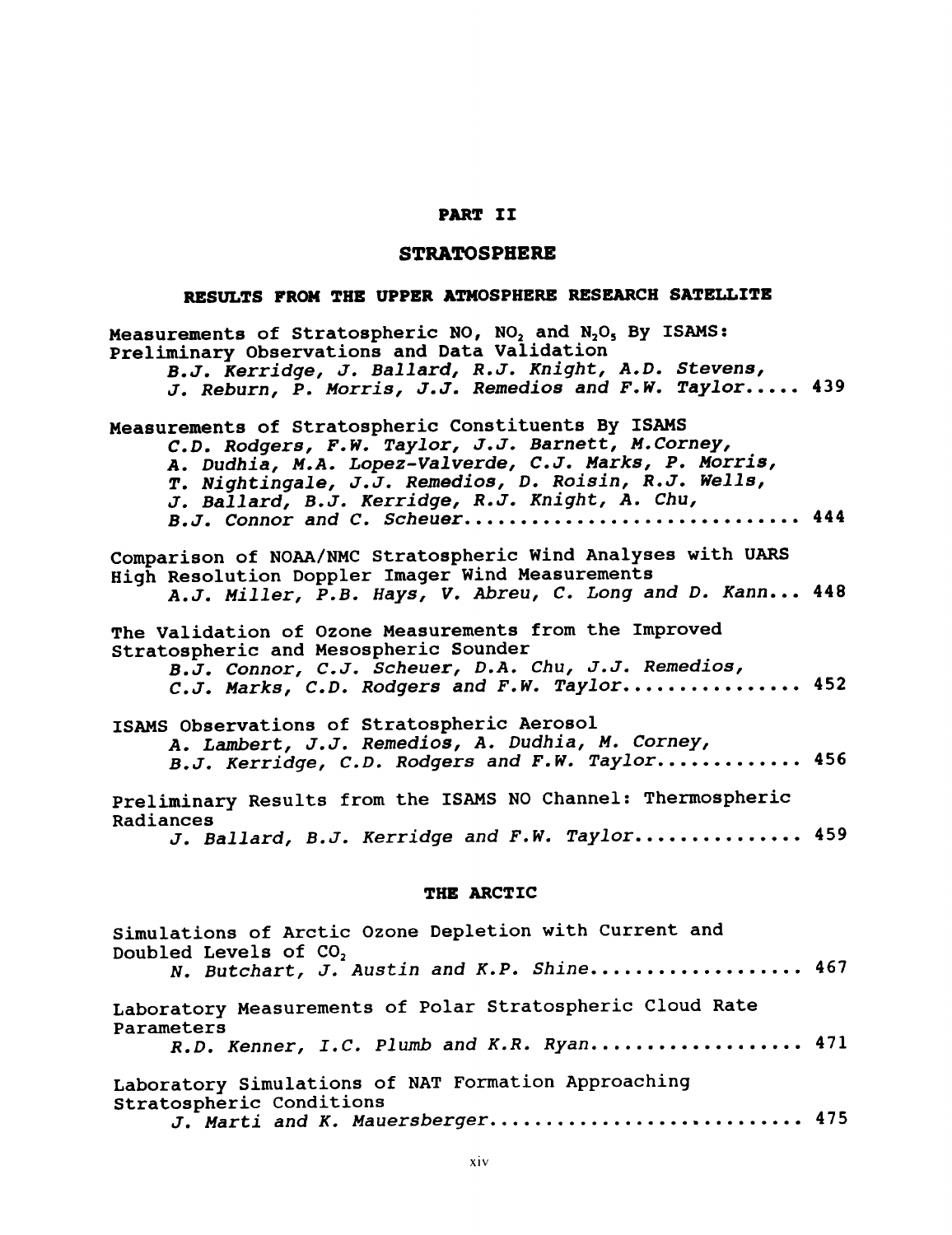Arctic Polar Stratospheric Cloud Measurements By Means of a Four Wavelength Depolarization Lidar L. Stefanutti, F. Castagnoli, M. del Guasta, C. Flesia, S. Godin, J. Kolenda, H. Kneippp, E. Kyro, R. Matthey, M. Morandi, P. Rairoux, V.M. Sacco, B. Stein, V. Venturi, D. Weidauer, J.P. Wolf, L. Woeste and L. Zuccagnoli..... 479 Measurements of Stratospheric Ozone and Aerosols above Spitsbergen R. Neuber, G. Beyerle, O. Schrems, R. Fabian, P. von der Gathen and B.C. Kruger........................ 483 Balloon-Borne Measurements of the Ultraviolet Flux in the Arctic Stratosphere During Winter C. Schiller, M. Muller, E. Klein, U. Schmidt and E-P. Roth ............................................... 488 Caculations of Arctic Ozone Chemistry using Objectively Analyzed Data in a 3-D CTM J.W. Kaminski, J.C. McConnell and J.W. Sandilands....... 492 Three-Dimensional Modelling of Trace Species in the Arctic Lower Stratosphere M. Chipperfield, D. Cariolle, P. Simon and R. Ramaroson ....................................... 496 Investigation of the Structure and Dynamics of the Ozone Layer in the Eastern Arctic Region During EASOE Campaign V. Khattatov, V. Yushkov, V. Rudakov, I. Zaitsev, J. Rosen and N. Kjome ................................... 500 Temporal Development of the Correlation Between Ozone and Potential Vorticity in the Arctic in the Winters of 1988/89, 1989/90 and 1990/91 B. Knudsen, P. von der Gathen, G.O. Braathen, R. Fabian, T.S. Jorgensen, E. Kyro, R. Neuber and M. Rummukainen .......................................... 504 Modelling Stratospheric Polar Ozone Using Objective Analysis J.W. Sandilands, J.W. Kaminski, J.C. McConnell, S.R. Beagley and N. McFarlane ........................... 508 Intercomparison Between Ozone Profiles Measured Above Spitsbergen by Lidar and Sonde Techniques R. Fabian, P. vonder Gathen, J. Ehlers, B.C. Kruger, R. Neuber and G. Beyerle ................................ 512 Lidar Measurements of Ozone and Aerosol Distributions During the 1992 Airborne Arctic Sratospheric Expedition E.V. Browell, C.F. Butler, M.A. Fenn, W.B. Grant, S. Ismail and A.F. Carter ............................... 516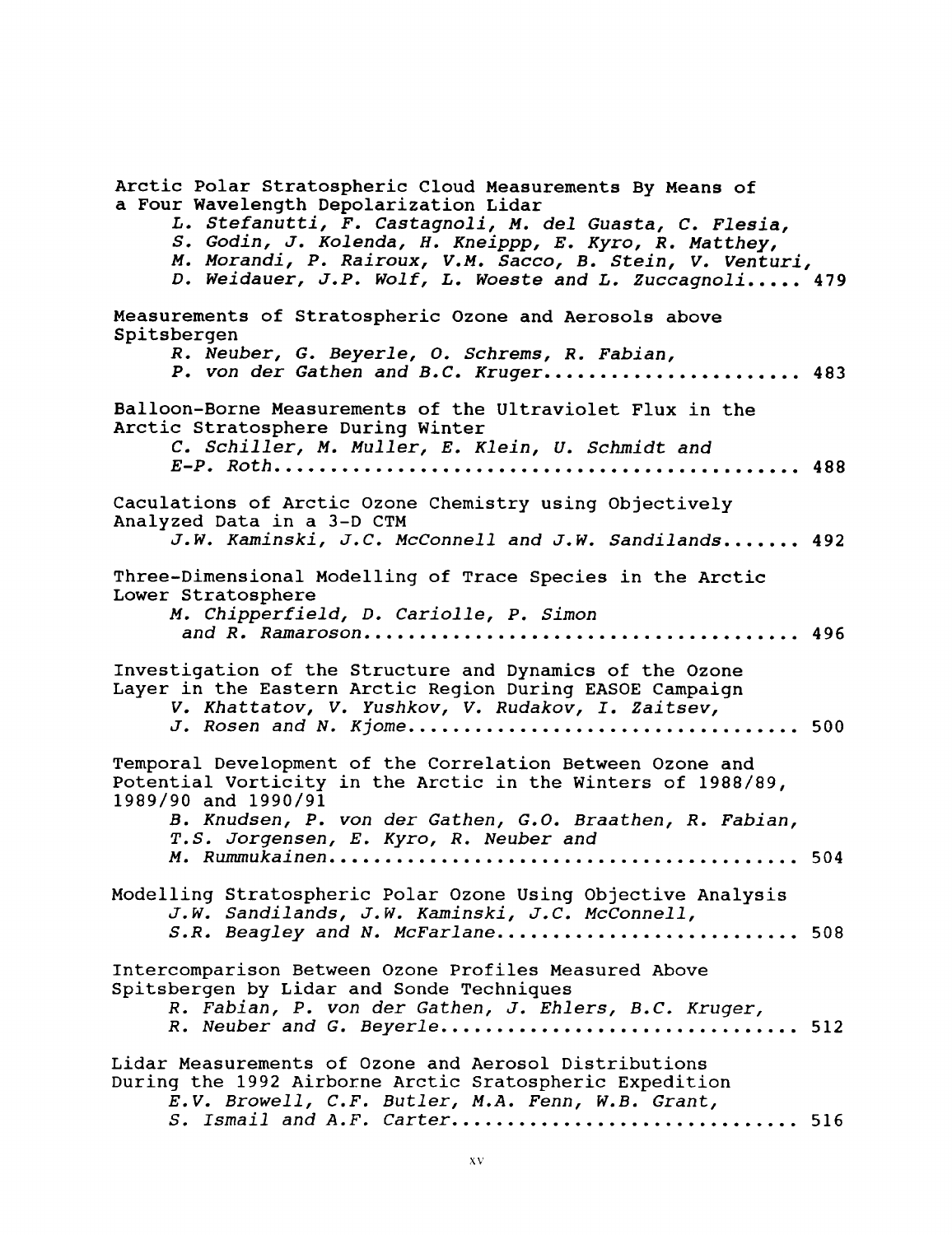| Stratospheric OClO and NO <sub>2</sub> Measured by Groundbased UV/VIS-<br>Spectroscopy in Greenland in Jan/Feb 1990 and 1991                                                                                                                                                          |
|---------------------------------------------------------------------------------------------------------------------------------------------------------------------------------------------------------------------------------------------------------------------------------------|
| Column Amounts of Trace Gases from Ground Based FTIR<br>Measurements in the Late North Polar Winters 1990 and 1991<br>G. Adrian, T. Blumenstock, H. Fisher, E. Frank,<br>L. Gerhardt, T. Gulde, G. Maucher, H. Oelhaf,<br>P. Thomas, and O. Trieschmann 524                           |
| Stratospheric Minor Species Vertical Distributions During<br>Polar Winter By Balloon Borne UV-VIS Spectrometry<br>J-P. Pommereau and J. Piquard 528                                                                                                                                   |
| Average Ozone Vertical Distribution at Sodankyla Based on<br>the 1988-1991 Ozone Sounding Data<br>E. Kyro, M. Rummukainen, P. Taalas and A. Supperi 532                                                                                                                               |
| The Evolution of Synoptic Ozone Anomalies During the<br>European Arctic Stratospheric Ozone Experiment in Winter<br>1991/92<br>C.S. Zerefos, D.S. Balis, A.F. Bais, I.C. Ziomas,<br>K. Tourpali, C. Meleti, P. Tzoumaka, H.T. Mantis,<br>C.C. Repapis, V.E. Fioletov, V.U. Khattatov, |
| Measurements of the Vertical Profile Diurnal Variation, and<br>Secular Change of ClO in the Stratosphere Over Thule,<br>Greenland, February-March, 1992<br>R.L. de Zafra, L.K. Emmons, J.M. Reeves and<br>540                                                                         |
| Observed Changes in the Vertical Profile of Stratospheric<br>Nitrous Oxide at Thule, Greenland, February-March, 1992<br>L.K. Emmons, J.M. Reeves, D.T. Shindell and                                                                                                                   |
| Ozone Laminae Near the Edge of the Stratospheric Polar Vortex                                                                                                                                                                                                                         |
| Ozone, Aerosols and Polar Stratospheric Clouds Measurements<br>During the EASOE Campaign<br>S. Godin, G. Megie, C. David, V. Mitev, D. Haner,<br>Y. Emery, C. Flesia, V. Rizi, G. Visconti and                                                                                        |

## **THE** ANTARCTIC

Reinterpretation of Ozone data from "Base Roi Baudou H. Kelder and C. Muller ................................. 557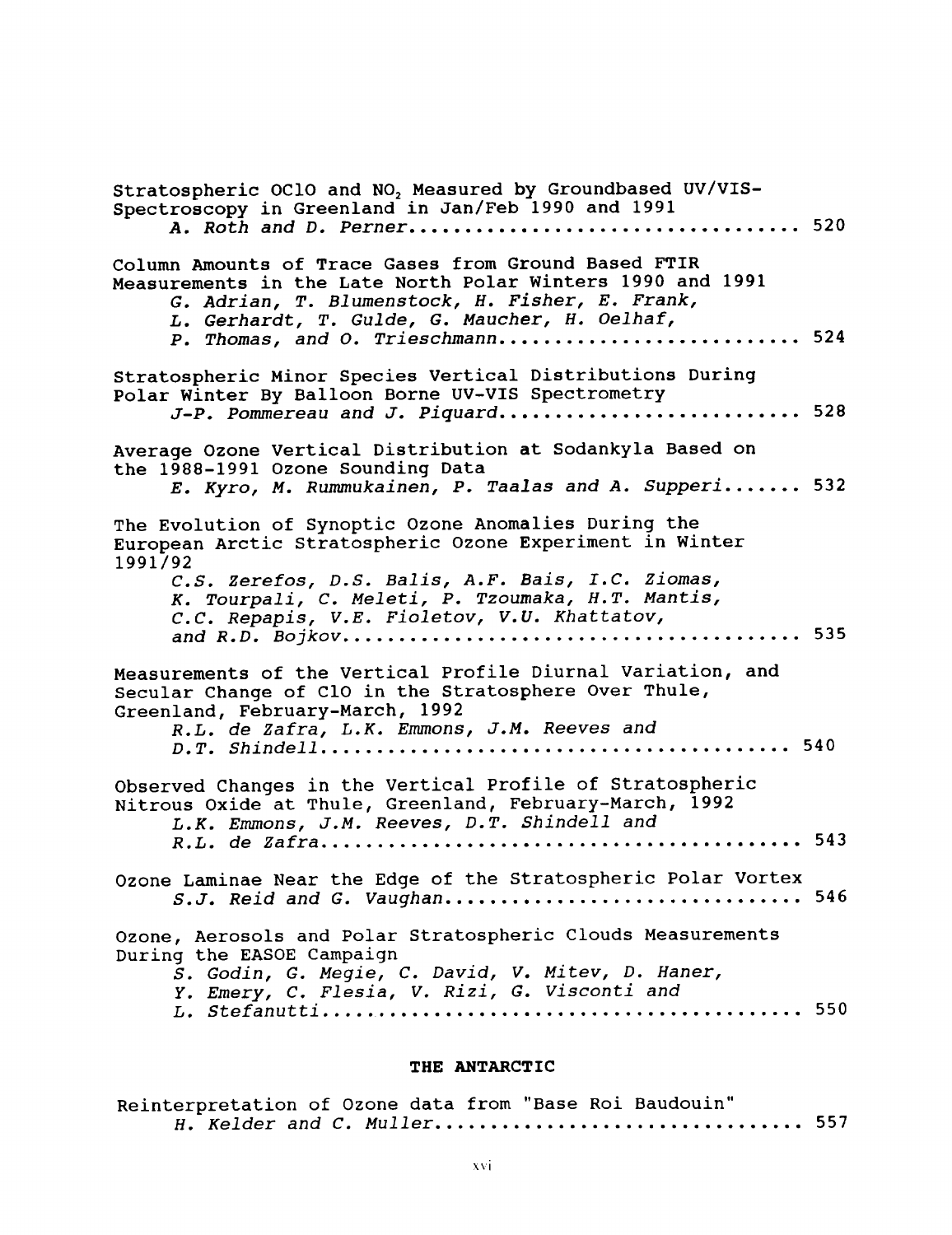Systematic Stratospheric Observations on the Antarctic Continent at Dumont D'Urville S. Godin, A. Sarkissian, C. David, G. Megie, J-P. Pommereau, F. Goutail, P. Aimedieu, J. Piquard, E. La Bouar, L. Stefanutti, M. Morandi, and M. del Guasta ....................................... 561 Observation of Ozone and Aerosols in the Antarctic Ozone Hole of 1991 under the Polar Patrol Balloon (PPB) Project-Preliminary Result M. Hayashi, I. Murata, Y. Iwasaka, Y. Kondo and H. Kanzawa .............................................. 565 Year-Round Measurements of Ozone at 66°S with a Visible Spectrometer H.K. Roscoe, D.J. Oldham, J.A.C. Squires, J-P. Pommereau, F. Goutail and A. Sarkissian............. 569 Ground Based  $NO<sub>2</sub>$  and  $O<sub>3</sub>$  Measurements by Visible Spectrometer at Syowa Base (69°S), Antarctica Y. Kondo, W.A. Matthews, P.V. Johnson, M. Hayashi, M. Koike, Y. Iwasaka, A. Shimizu, A. Budiyono, T. Yamanouchi and S. Aoki ............................... 573 Ozone Vertical Profile Changes Over South Pole S.J. Oltmans, D.J. Hofmann, W.D. Komhyr and J.A. Lathrop ............................................ 578 Quantitative Characterization of the Antarctic Ozone Hole T. Ito, Y. Sakoda, K. Matsubara, T. Takao, K. Akagi, Y. Watanabe, S. Shibata and H. Naganuma................... 582 PSC and Volcanic Aerosol Routine Observations in Antarctica by UV-Visible Ground-Based Spectrometry A. Sarkissian, J-P. Pommereau and F. Goutail............. 586 Ozone Profiles Over McMurdo Station, Antarctica, during August, September, and October of 1986-1991 T. Deshler and D.J. Hofmann ............................. 590 An Observational Study of the Ozone Dilution Effect : Ozone Transport in the Austral Spring Stratosphere R.J. Atkinson and R.A. Plumb ............................ 594 Long-Term Ozone and Temperature Correlations above Sanae, Antarctica G.E. Bodeker and M.W.J. Scourfield........................ 598 Four Years of Ground-Based Total Ozone Measurements by visible Spectrometry in Antarctica  $F.$  Goutail, J-P. Pommereau and A. Sarkissian.............. 602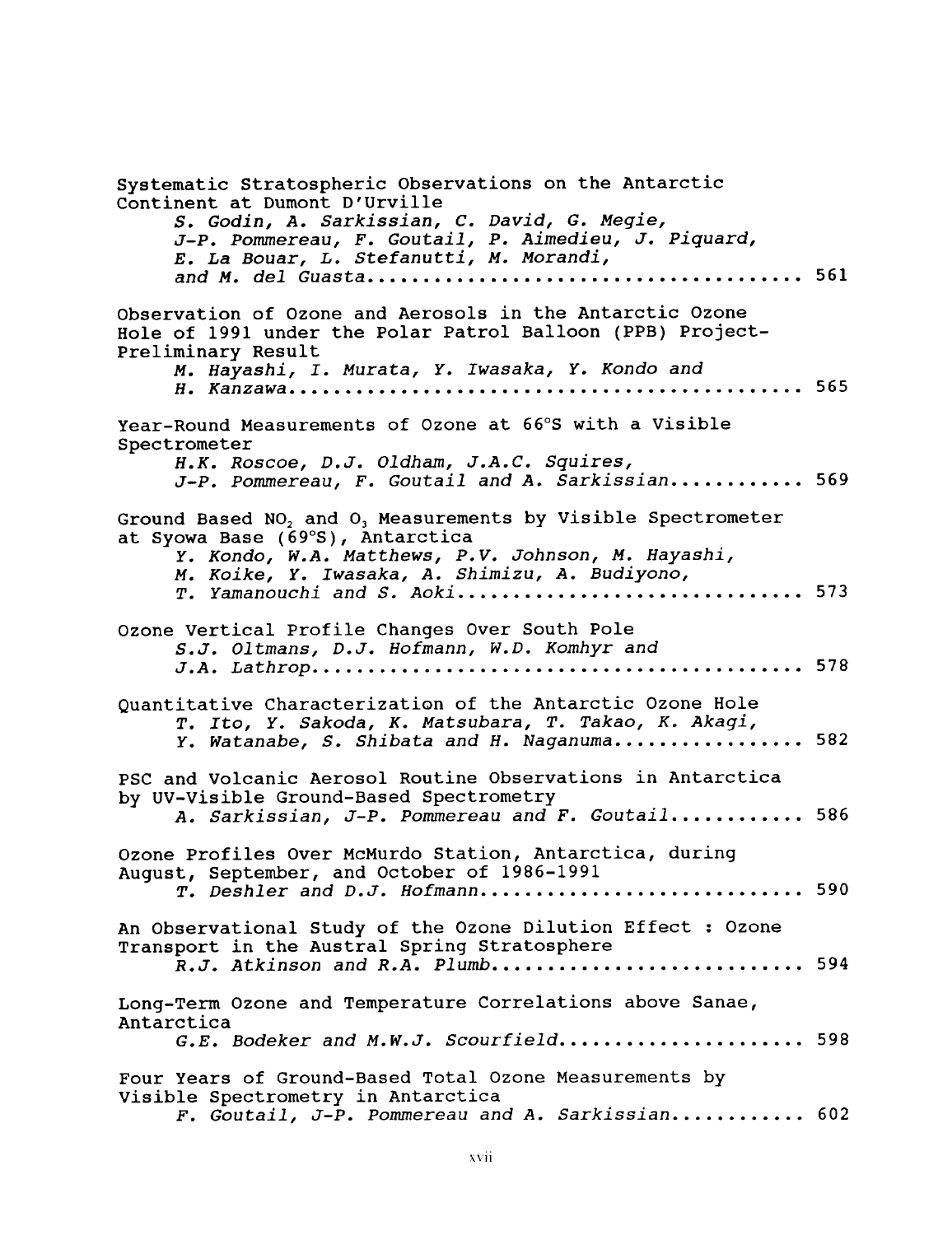Trajectory Analysis of Polar Patrol Balloon (PPB) Flights in the Stratosphere over Antarctica in Summer and Spring: A Preliminary Result H. Kanzawa, R. Fujii, K. Yamazaki and M.D. Yamanaka..... 606 Measurements of Stratospheric Odd Nitrogen at Arrival Heights, Antarctica, in 1991 J.G. Keys, P.V. Johnson, R.D. Blatherwick and F.J. Murcray ............................................ 610

#### **VOLCANIC** EFFECTS

| NO <sub>2</sub> Column Changes Induced by Volcanic Eruptions<br>P.V. Johnston, J.G. Keys, and R.L. McKenzie 615                                                |  |
|----------------------------------------------------------------------------------------------------------------------------------------------------------------|--|
| Modulations of Stratospheric Ozone by Volcanic Eruptions<br>C. Blanchette and J.C. McConnell 619                                                               |  |
| Effects of the Mt. Pinatubo Eruption on the Radiative and<br>Chemical Processes in the Troposphere and Stratosphere<br>D.E. Kinnison, K.E. Grant, P.S. Connell |  |
|                                                                                                                                                                |  |
| UV Spectral Irradiance Measurements in New Zealand: Effects<br>of Pinatubo Volcanic Aerosol                                                                    |  |
|                                                                                                                                                                |  |
| Volcanic-Aerosol-Induced Changes in Stratospheric Ozone<br>Following the Eruption of Mt. Pinatubo                                                              |  |
| W.B. Grant, E.V. Browell, J. Fishman, V.G. Brackett,                                                                                                           |  |
| M.A. Fenn, C.F. Butler, D. Nganga, A. Minga, B. Cros,<br>S.D. Mayor, G.D. Nowicki, R.E. Veiga, L.L. Stowe,                                                     |  |
|                                                                                                                                                                |  |
| Stratospheric Aerosol Increase after the Eruption of<br>Pinatubo Observed with LIDAR and Aureolemeter                                                          |  |
| S. Hayashida, Y. Sasano, H. Nakane, I. Matsui and                                                                                                              |  |
|                                                                                                                                                                |  |

#### **GROUND-BASED MEASUREMENTS**

Checking **Ozone** Amounts by Measurements **of** UV-Irradiances G. Seckmeyer, C. Kettner and S. Thiel.................... 641

Results from Two Years of Ozone Data Taken with a New, Ground-Based Microwave Instrument: An Overview A. Parrish, B.J. Connor, J.J. Tsou, I.S. McDermid, W.P. Chu and D.E. Siskind ............................... 645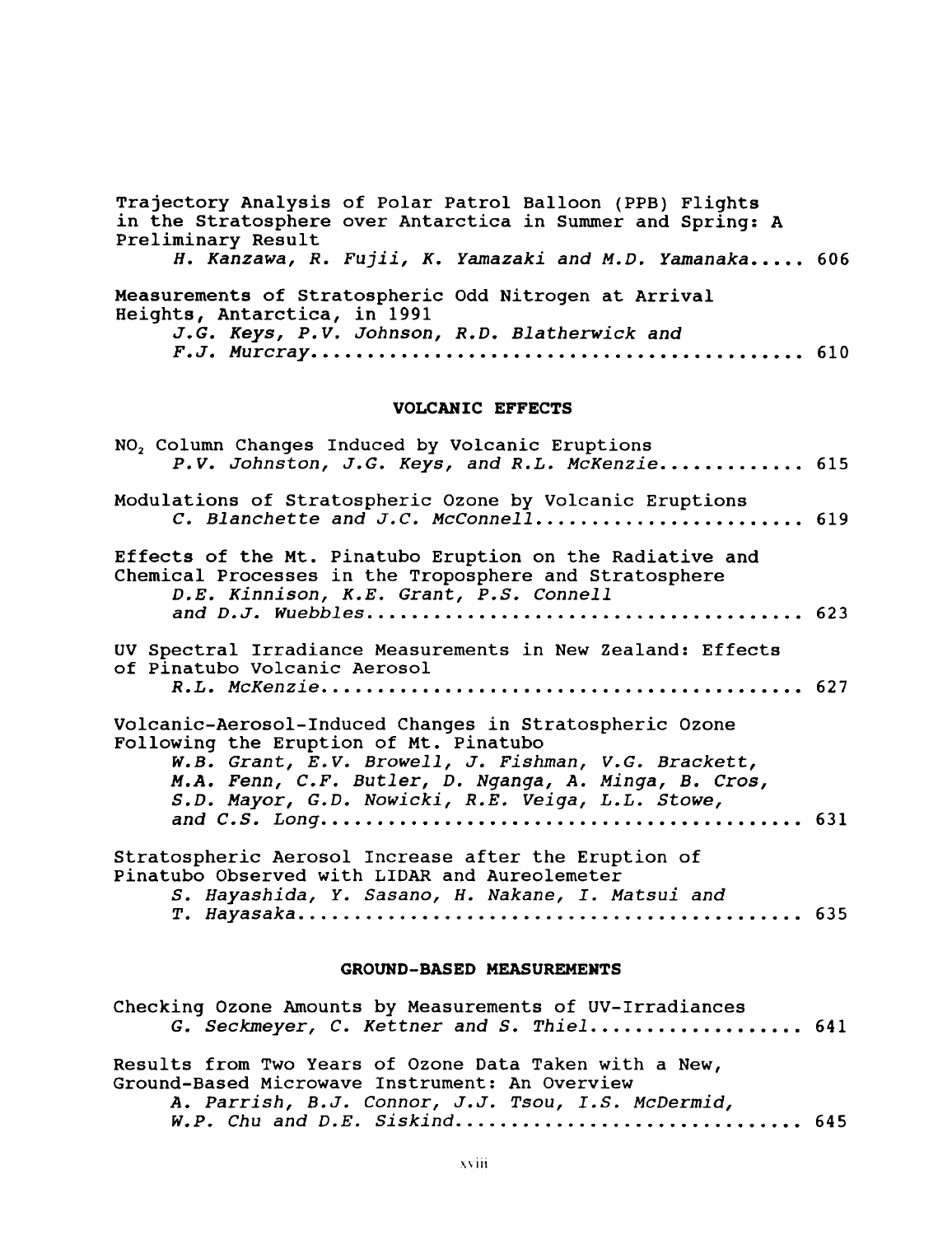LIDAR Measurements of Stratospheric Ozone at Table Mountain, California, Since 1988 I.S. McDermid, M. Schmoe and T. D. Walsh................ 649 Airmass Dependence of the Dobson Total Ozone Measurements M. Degorska and B. Rajewska-Wiech........................ 653 UV-B Radiation Amplification Factor Determined based on the Simultaneous Observation of Total Ozone and Global Spectral Irradiance T. Ito, Y. Sakoda, K. Matsubara, R. Kajihara, T. Uekubo, M. Kobayashi, M. Shitamichi, T. Ueno and M. Ito......... 657 Visible Light Nitrogen Dioxide Spectrophotometer Intercomparison: Mt. Kobau, British Columbia July 28 to August i0, 1991 C.T. McElroy, A. Elokhov, N. Elansky, H. Frank, P. Johnston and J.B. Kerr ............................... 663 The Daytime Course of Total Ozone Content Caused by Cloud Convection A. G. Ishov ............................................. 667 Measurements of Stratospheric Composition Using a Star Pointing Spectrometer D.J. Fish, R.L. Jones, R.A. Freshwater, H.K. Roscoe, and D.J. Oldham ......................................... 671 Measurements of the Total Column Amount of NO, at "Kislovodsk" Observatory in 1979-1990 N.F. Elansky, A. Y. Arabov, O.V. Makarov, V.V. Savastyuk and I.A. Senik .......................................... 675 Polarimetric Method of Estimation of Vertical Aerosol Distribution in Application to Observations of Ozone and NO<sub>2</sub> N.F. Elansky, E.A. Kadyshevich and V.V. Savastyuk....... 679 Near Simultaneous Measurements of  $NO<sub>2</sub>$  and  $NO<sub>3</sub>$  Over Tropics by Ground Based Absorption Spectroscopy M. Lal, D.K. Chakrabarty, J.S. Sidhu and S.R. Das....... 683 Derivation of Water Vapour Absorption Cross-Sections in the Red Region M. Lal and D.K. Chakrabarty................................. 687 First Measurements of the New CiO-mm-Wave Sounder at the Jungfraujoch Alpine Station L. Gerber and N. Kampfer ................................ 691 Total Ozone and Total NO, Latitudinal Distribution Derived from Measurements in the Atlantic Ocean in May 1988 A.S. Elokhov and A.N. Gruzdev............................... 695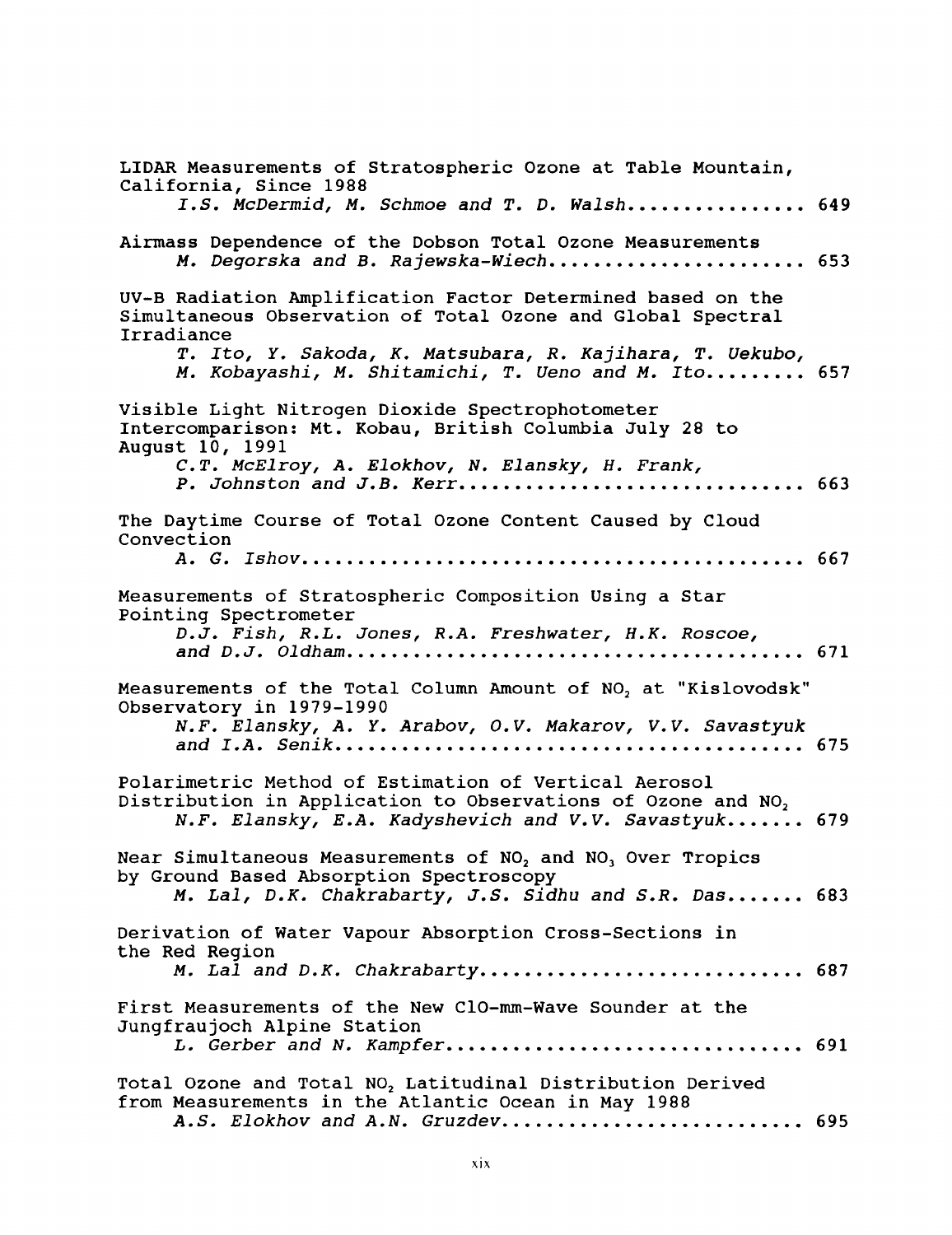Variation of Stratospheric  $NO<sub>2</sub>$  During the Solar Eclipse N.F. Elansky and A.S. Elokhov............................... 699 The Determination of HNO<sub>3</sub> Column Amounts from Tunable Diode Laser Heterodyne Spectrometer Spectra Taken at Jungfraujoch, Switzerland P.F. Fogal, D.G. Murcray, N.A. Martin, N.R. Swann, P.T. Woods and C.T. McElroy ............................. 703 Ozone Ground-Based Measurements by the "GASCOD" Near-UV and Visible DOAS System G. Giovanelli, P. Bonasoni, M. Cervino, F. Evangelisti and F. Ravegnani ........................................ 707 Quality Control Concept and Recent Developments of the Light Climatic Observatory at Arosa - Ozone Measuring Station of the Swiss Meteorological Institute (LKO) B. Hoegger, P. Viatte, G. Levrat, J. Bader, P. Ribordy, H. Schill and J. Staehelin .............................. 711 Ozone and NO<sub>2</sub> Measurements from Aberystwyth and Lerwick  $L.M.$  Bartlett and G. Vaughan................................... 715 A New High-Sensitivity Superconducting Receiver For mm-Wave Remote-Sensing Spectrosocopy of the Stratosphere R.L. de Zafra, W.H. Mallison, M. Jaramillo, J.M. Reeves L.K. Emmons and D.T. Shindell ........................... 719 Continuous Measurements of the Total Ozone Content in the Full Moon Period A.G. Ishov .............................................. 723 Detection of Stratosphere Troposphere Exchange in Cut-Off Low Systems J.D. Price and G. Vaughan................................... 727 A Star-Pointing UV-Visible Spectrometer for Remote-Sensing of the Stratosphere H.K. Roscoe, R.A. Freshwater, R.L. Jones, D.J. Fish J.E. Harries, R. Wolfenden and P. Stone ................. 731 Possibility to Sound the Atmospheric Ozone by a Radiosonde Equipped With Two Temperature Sensors, Sensitive and Non-Sensitive to the Long Wave Radiation T. Kitaoka and T. Sumi .................................. 735 Seasonal Cycle in Atmospheric HCI at 45°S W.A. Matthews, N.B. Jones, P.V. Johnson, C.P. Rinsland and A. Goldman .......................................... 739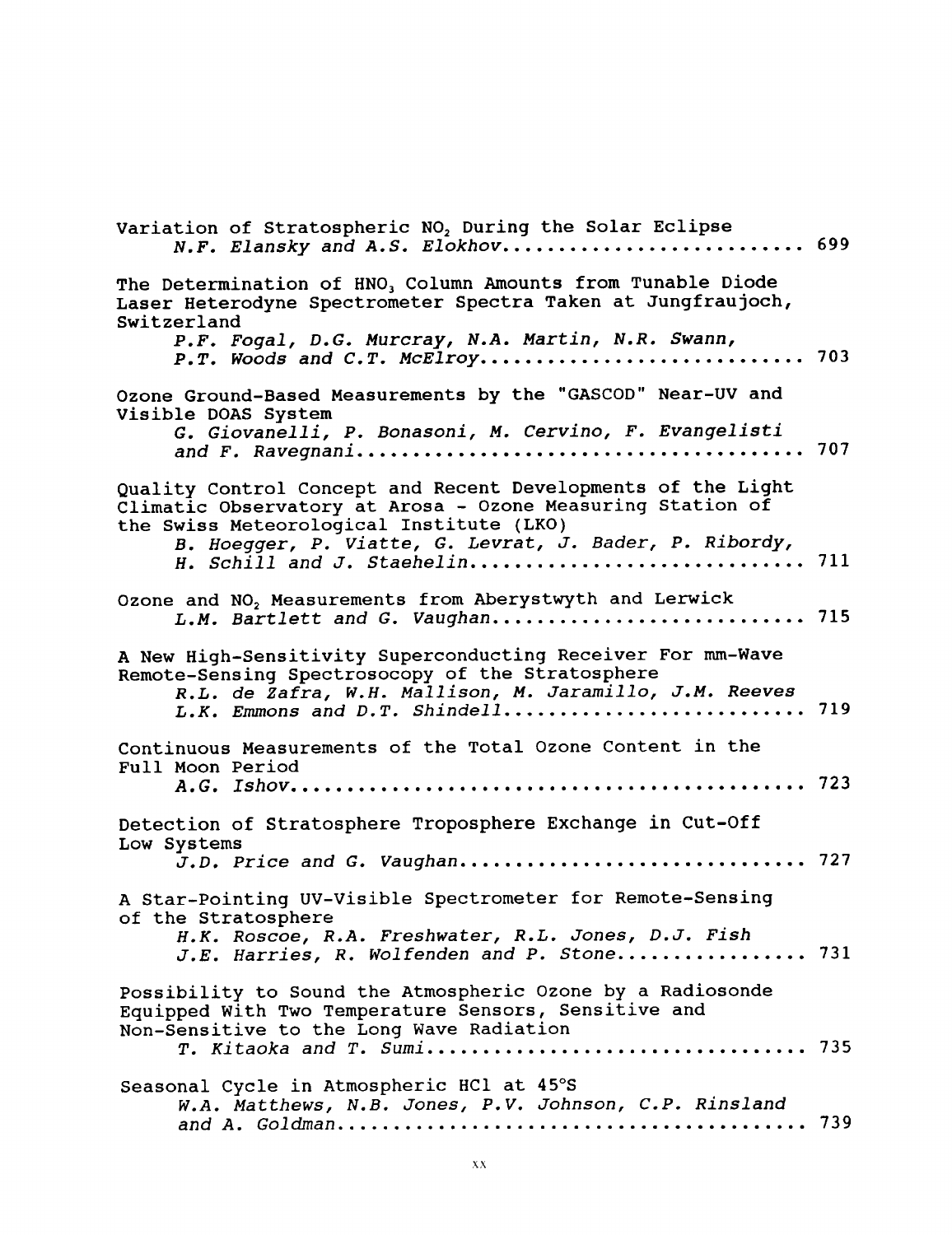| UV-Observations with a Brewer Spectrophotometer at<br>Hohenpeissenberg<br>W. Vandersee and U. Kohler 742<br>O <sub>3</sub> , SO <sub>2</sub> , NO <sub>2</sub> and UVB Measurements in Beijing and Baseline<br>Station of Northwestern Part of China<br>G. Song, Z. Xiuji and Z. Xiaochun 746<br>An Automated Optical Wedge Calibrator for Dobson Ozone<br>Spectrophotometers<br>R.D. Evans, W.D. Komhyr and R.D. Grass 749<br>The Updated Statistical Inversion Technique to the Evaluation<br>of Umkehr Observations<br>A.D. Frolov and S.P. Obrazcov 754<br>Ozone Height Profiles Using Laser Heterodyne Radiometer<br>Ozone and Nitrogen Dioxide above the Northern Tien Shan<br>V.N. Aref'ev, O.A. Volkovitsky, N.E. Kamenogradsky,<br>V.K. Semyonov and V.P. Sinyakov 762<br>Ambient Temperature Effects on Broadband UV-B Measurements<br>Using Fluorescent Phosphor (MgWO4)-Based Detectors<br>B.K. Dichter, D.J. Beaubien and A.F. Beaubien 766<br>Comparison Between Brewer Spectrometer, M 124 Filter<br>Ozonometer and Dobson Spectrophotometer<br>The Measurement of Ultaviolet Radiation and Sunburn Time Over<br>Southern Ontario<br>The Ground-Based Measurement of Ozone in the 9.6 Micron Band<br>Lidar measurements and Umkehr Observations of the Ozone<br>Vertical Distribution at the Observatoire de Haute Provence<br>A-M. Lacoste, S. Godin and G. Megie 782<br>Comparison of UV-B Measurements Performed with a Brewer<br>Spectrophotometer and a New UVB-1 Broad Band Detector<br>A.F. Bais, C.S. Zerefos, C. Meleti and I.C. Ziomas 786<br>Inclusion of the Second Umkehr in the Conventional Umkehr<br>Retrieval Analysis as a Means of Improving Ozone Retrievals<br>in the Upper Stratosphere<br>K. Gioulgkidis, R.P. Lowe and C.T. McElroy 790 |  |
|--------------------------------------------------------------------------------------------------------------------------------------------------------------------------------------------------------------------------------------------------------------------------------------------------------------------------------------------------------------------------------------------------------------------------------------------------------------------------------------------------------------------------------------------------------------------------------------------------------------------------------------------------------------------------------------------------------------------------------------------------------------------------------------------------------------------------------------------------------------------------------------------------------------------------------------------------------------------------------------------------------------------------------------------------------------------------------------------------------------------------------------------------------------------------------------------------------------------------------------------------------------------------------------------------------------------------------------------------------------------------------------------------------------------------------------------------------------------------------------------------------------------------------------------------------------------------------------------------------------------------------------------------------------------------------------------------------------------------------------------------------------------------------|--|
|                                                                                                                                                                                                                                                                                                                                                                                                                                                                                                                                                                                                                                                                                                                                                                                                                                                                                                                                                                                                                                                                                                                                                                                                                                                                                                                                                                                                                                                                                                                                                                                                                                                                                                                                                                                |  |
|                                                                                                                                                                                                                                                                                                                                                                                                                                                                                                                                                                                                                                                                                                                                                                                                                                                                                                                                                                                                                                                                                                                                                                                                                                                                                                                                                                                                                                                                                                                                                                                                                                                                                                                                                                                |  |
|                                                                                                                                                                                                                                                                                                                                                                                                                                                                                                                                                                                                                                                                                                                                                                                                                                                                                                                                                                                                                                                                                                                                                                                                                                                                                                                                                                                                                                                                                                                                                                                                                                                                                                                                                                                |  |
|                                                                                                                                                                                                                                                                                                                                                                                                                                                                                                                                                                                                                                                                                                                                                                                                                                                                                                                                                                                                                                                                                                                                                                                                                                                                                                                                                                                                                                                                                                                                                                                                                                                                                                                                                                                |  |
|                                                                                                                                                                                                                                                                                                                                                                                                                                                                                                                                                                                                                                                                                                                                                                                                                                                                                                                                                                                                                                                                                                                                                                                                                                                                                                                                                                                                                                                                                                                                                                                                                                                                                                                                                                                |  |
|                                                                                                                                                                                                                                                                                                                                                                                                                                                                                                                                                                                                                                                                                                                                                                                                                                                                                                                                                                                                                                                                                                                                                                                                                                                                                                                                                                                                                                                                                                                                                                                                                                                                                                                                                                                |  |
|                                                                                                                                                                                                                                                                                                                                                                                                                                                                                                                                                                                                                                                                                                                                                                                                                                                                                                                                                                                                                                                                                                                                                                                                                                                                                                                                                                                                                                                                                                                                                                                                                                                                                                                                                                                |  |
|                                                                                                                                                                                                                                                                                                                                                                                                                                                                                                                                                                                                                                                                                                                                                                                                                                                                                                                                                                                                                                                                                                                                                                                                                                                                                                                                                                                                                                                                                                                                                                                                                                                                                                                                                                                |  |
|                                                                                                                                                                                                                                                                                                                                                                                                                                                                                                                                                                                                                                                                                                                                                                                                                                                                                                                                                                                                                                                                                                                                                                                                                                                                                                                                                                                                                                                                                                                                                                                                                                                                                                                                                                                |  |
|                                                                                                                                                                                                                                                                                                                                                                                                                                                                                                                                                                                                                                                                                                                                                                                                                                                                                                                                                                                                                                                                                                                                                                                                                                                                                                                                                                                                                                                                                                                                                                                                                                                                                                                                                                                |  |
|                                                                                                                                                                                                                                                                                                                                                                                                                                                                                                                                                                                                                                                                                                                                                                                                                                                                                                                                                                                                                                                                                                                                                                                                                                                                                                                                                                                                                                                                                                                                                                                                                                                                                                                                                                                |  |
|                                                                                                                                                                                                                                                                                                                                                                                                                                                                                                                                                                                                                                                                                                                                                                                                                                                                                                                                                                                                                                                                                                                                                                                                                                                                                                                                                                                                                                                                                                                                                                                                                                                                                                                                                                                |  |
|                                                                                                                                                                                                                                                                                                                                                                                                                                                                                                                                                                                                                                                                                                                                                                                                                                                                                                                                                                                                                                                                                                                                                                                                                                                                                                                                                                                                                                                                                                                                                                                                                                                                                                                                                                                |  |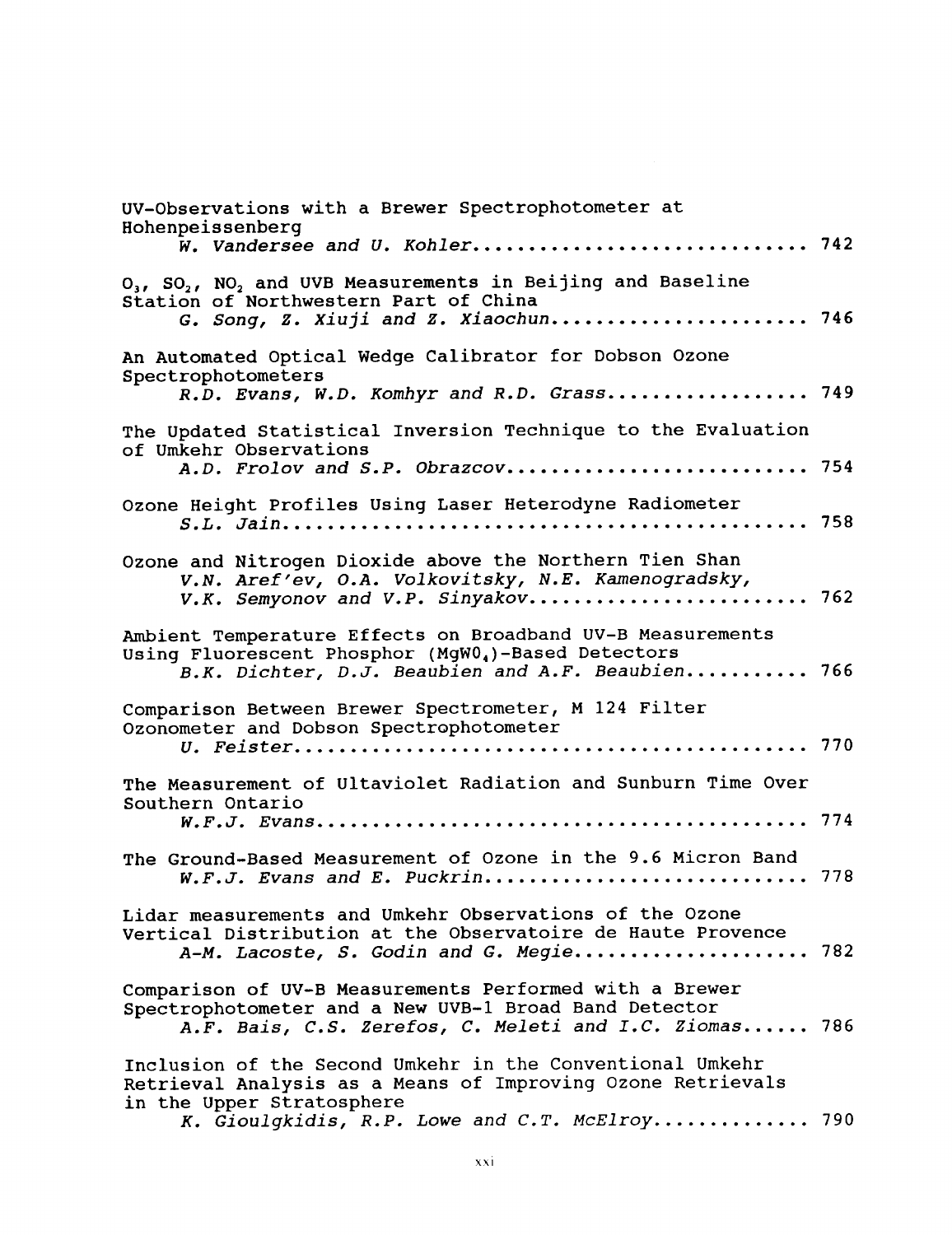The Canadian Ozone Watch and UV-B Advisory Programs J.B. Kerr, C.T. McElroy, D.W. Tarasick and D.I. Wardle.. 794 SAGE II-Umkehr Case Study of Ozone Differences and Aerosol Effects from October 1984 to April 1989 M.J. Newchurch and D.M. Cunnold ......................... 798 **AIRCRAFT, BALLOON, AND SONDE MEASUREMENTS The** 1991 WMO Ozone **Sonde** Intercomparison J.B. Kerr, **C.T.** McElroy, H. Fast, S.J. **Oltmans,** J.A. Lathrop, E. Kyro, A. Paukkunen, H.J. Claude, U. Kohler, C.R. Sreedharan, T. Tako and Y. Tsukagoshi... 807 Measurements of Stratospheric Ozone by Rocket Ozonesondes in Japan T. Watanabe and T. Ogawa ................................ 811 The Discrepancy Between Stratospheric Ozone Profiles From Balloon Soundings and From Other Techniques: A Posssible Explanation D. De Muer and H. De Backer ............................. 815 Stratospheric Ozone Measurements at the Equator M. Ilyas ................................................ 819 Vertical Distribution of CH<sub>4</sub> and N<sub>2</sub>O Over the Tropical Site Hyderabad S. Lal, B.H. Subbaraya, P. Fabian and R. Borchers....... 823 1990 Vertical Distribution of Two Important Halons - F-12BI and  $F-13B1 - in$  the Tropics O.N. Singh, R. Borchers, S. Lal, B.H. Subbaraya, B.C. Kruger and P. Fabian ............................... 827 Balloon Measurements of Stratospheric HCI and HF By Far Infrared Emission Spectroscopy K. Shibasaki, K.V. Chance, D.G. Johnson, K.W. Jucks and W.A. Traub .......................................... 831 Universal Trace Pollutant Detector for Aircraft Monitoring of the Ozone Layer and Industrial Areas I.V. Filiouguine, S.V. Kostiouchenko, N.N. Koudriavtsev. 835 First Ozone Profiles Measured with Electrochemical and Chemiluminescent Sondes, Developed in Russia A.M. Zvyaquintsev, S.P. Perov and Y.A. Ryabov........... 839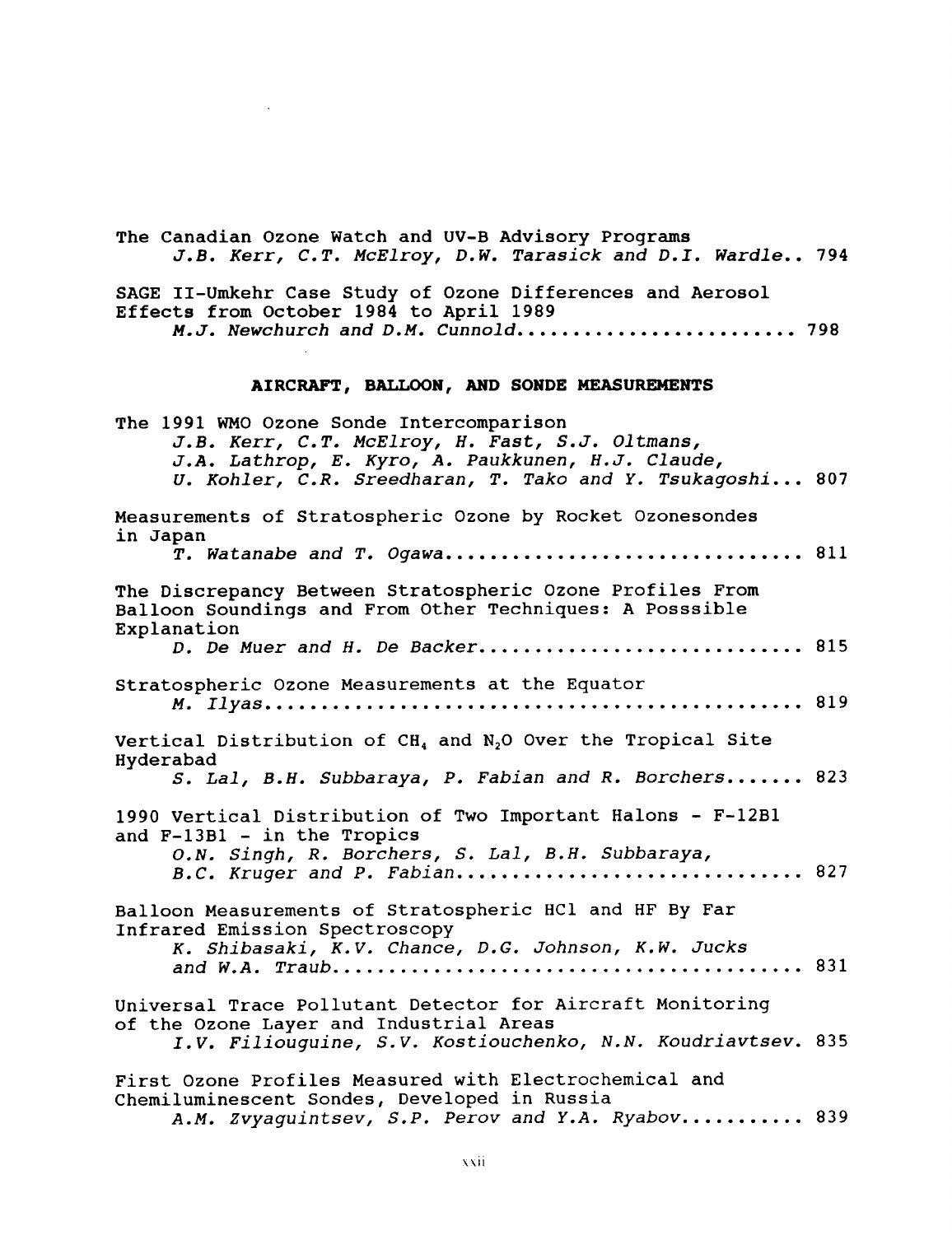| The MIPAS Balloon Borne Trace Constituent Experiment<br>H. Oelhaf, Th.V. Clarmann, H. Fischer, F. Friedl-Vallon,<br>Chr. Fritzsche, Chr. Piesch, D. Rabus, M. Seefeldner                                                                                                           |  |
|------------------------------------------------------------------------------------------------------------------------------------------------------------------------------------------------------------------------------------------------------------------------------------|--|
| Local Fluctuations of Ozone From 16 km to 45 km Deduced from<br>in Situ Vertical Ozone Profile<br>G. Moreau and C. Robert 846                                                                                                                                                      |  |
| Aircraft Measurements of NO and NO <sub>v</sub> at 12 km Over the Pacific<br>Ocean<br>M. Koike, Y. Kondo, Y. Makino and Y. Sugimura 849                                                                                                                                            |  |
| On the Laminated Structure of Ozone in the Sub-Tropical<br>Atmosphere<br>C. Varotsos, P. Kalabokas and G. Chronopoulos 854                                                                                                                                                         |  |
| The Latitudinal Distribution of Ozone to 35 km Altitude From<br>ECC Ozonesonde Observations, 1982-1990<br>W.D. Komhyr, S.J. Oltmans, J.A. Lathrop, J.B. Kerr                                                                                                                       |  |
| Lidar Observation of Ozone Over Tsukuba (36°N, 140°E)<br>H. Nakane, S. Hayashida, I. Matsui, N. Sugimoto,<br>A. Minato and Y. Sasano 863                                                                                                                                           |  |
| On Vertical Profile of Ozone at Syowa                                                                                                                                                                                                                                              |  |
| Investigation of Catalytic Reduction and Filter Techniques<br>for Simultaneous Measurements of NO, NO <sub>2</sub> and HNO <sub>3</sub> in the<br>Stratosphere                                                                                                                     |  |
| J. Wendt, P. Fabian, G. Flentje and K. Kourtidis 870                                                                                                                                                                                                                               |  |
| SATELLITE MEASUREMENTS                                                                                                                                                                                                                                                             |  |
| Global Ozone Data from the Meteor-3/TOMS Ultraviolet<br>Spectrometer<br>J.R. Herman, A. Krueger, C. Cote, Z. Ahmad, M. Foreman,<br>C. Wellemeyer, W. Byerly, L. Pan, G. Jaross, R. Hudson,<br>V. Dosov, R. Salichov, Y. Borisov, A. Kondratiev,<br>B. Kugaenko and H. Samvelyn 877 |  |
| Status of the Shuttle SBUV (SSBUV) Calibration of the NOAA<br>SBUV/2 Operational Ozone Sounders and the Detection of Trends<br>E. Hilsenrath, R.D. McPeters and R.P. Cebula 883                                                                                                    |  |

| Ozone Determinations with the NOAA SBUV/2 System     |  |
|------------------------------------------------------|--|
| W.G. Planet, J.H. Lienesch, H.D. Bowman, A.J. Miller |  |
|                                                      |  |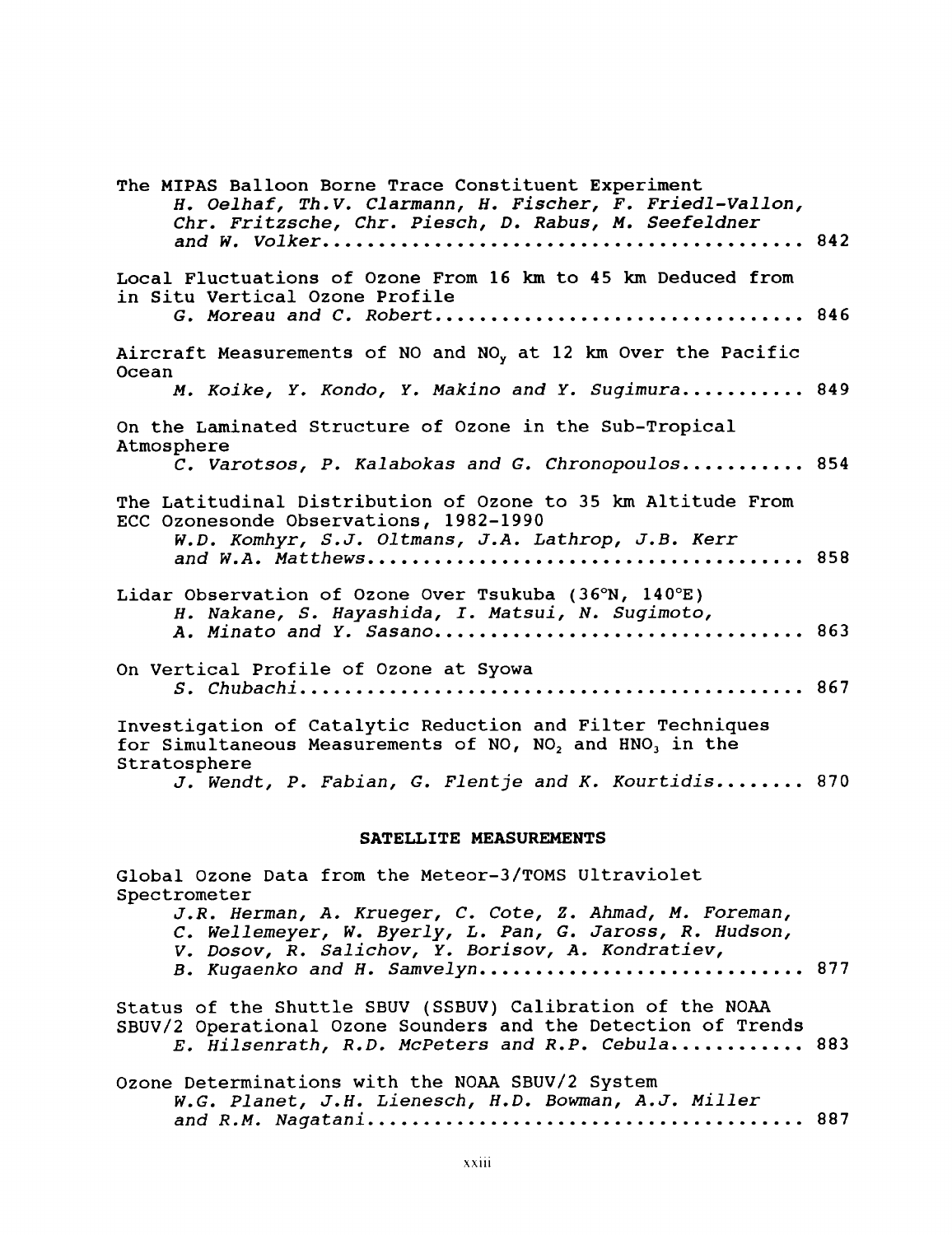| SPEAM-II Experiment for the Measurement of Stratospheric $NO2$ ,<br>O <sub>1</sub> and Aerosols                                                                                    |  |
|------------------------------------------------------------------------------------------------------------------------------------------------------------------------------------|--|
| C.T. McElroy, L.J.B. McArthur, J.B. Kerr, D.I. Wardle,<br>D. Tarasick and C. Midwinter 891                                                                                         |  |
| Mesospheric Ozone Measurements by SAGE II                                                                                                                                          |  |
| An Asymptotic Method for Estimating the Vertical Ozone<br>Distribution in the Earth's Atmosphere from Satellite<br>Measurements of Backscattered Solar UV-Radiation                |  |
| A New Method for Monitoring Long Term Calibration of the<br>SBUV and TOMS Instruments<br>Z. Ahmad, C. Seftor and C.G. Wellemeyer 903                                               |  |
| Profile Shape Dependence in Backscattered Ultraviolet<br>Satellite Retrievals of Total Ozone<br>S.L. Taylor, C.J. Seftor, C.G. Wellemeyer, K. Klenk                                |  |
| External Comparisons of Reprocessed SBUV/TOMS Ozone Data<br>C.G. Wellemeyer, S.L. Taylor, R.R. Singh and                                                                           |  |
| Effect of Stratospheric Aerosol Layers on the TOMS/SBUV Ozone<br>Retrieval<br>O. Torres, Z. Ahmad, L. Pan, J.R. Herman, P.K. Bhartia                                               |  |
| Effect of Partially-Clouded Scenes on the Determination of<br>Ozone<br>C.J. Seftor, S.L. Taylor, C.G. Wellemeyer                                                                   |  |
|                                                                                                                                                                                    |  |
| Procedures to Validate/Correct Calibration Error in Solar<br>Backscattered Ultraviolet Instruments<br>S.L. Taylor, R.D. McPeters and P.K. Bhartia 923                              |  |
| Changes in Photochemically Significant Solar UV Spectral<br>Irradiance as Estimated by the Composite MG II Index and<br>Scale Factors<br>M.T. Deland and R.P. Cebula 927           |  |
| Performance Evaluation of the Solar Backscatter Ultraviolet<br>Radiometer, Model 2 (SBUV/2) Inflight Calibration System<br>H. Weiss, R.P. Cebula, K. Laamann and R.D. McPeters 931 |  |
| The Accuracy of Temperature Distributions Used to Derive<br>the Net Transport for a Zonally Averaged Model<br>E.E. Remsberg and P.P. Bhatt 934                                     |  |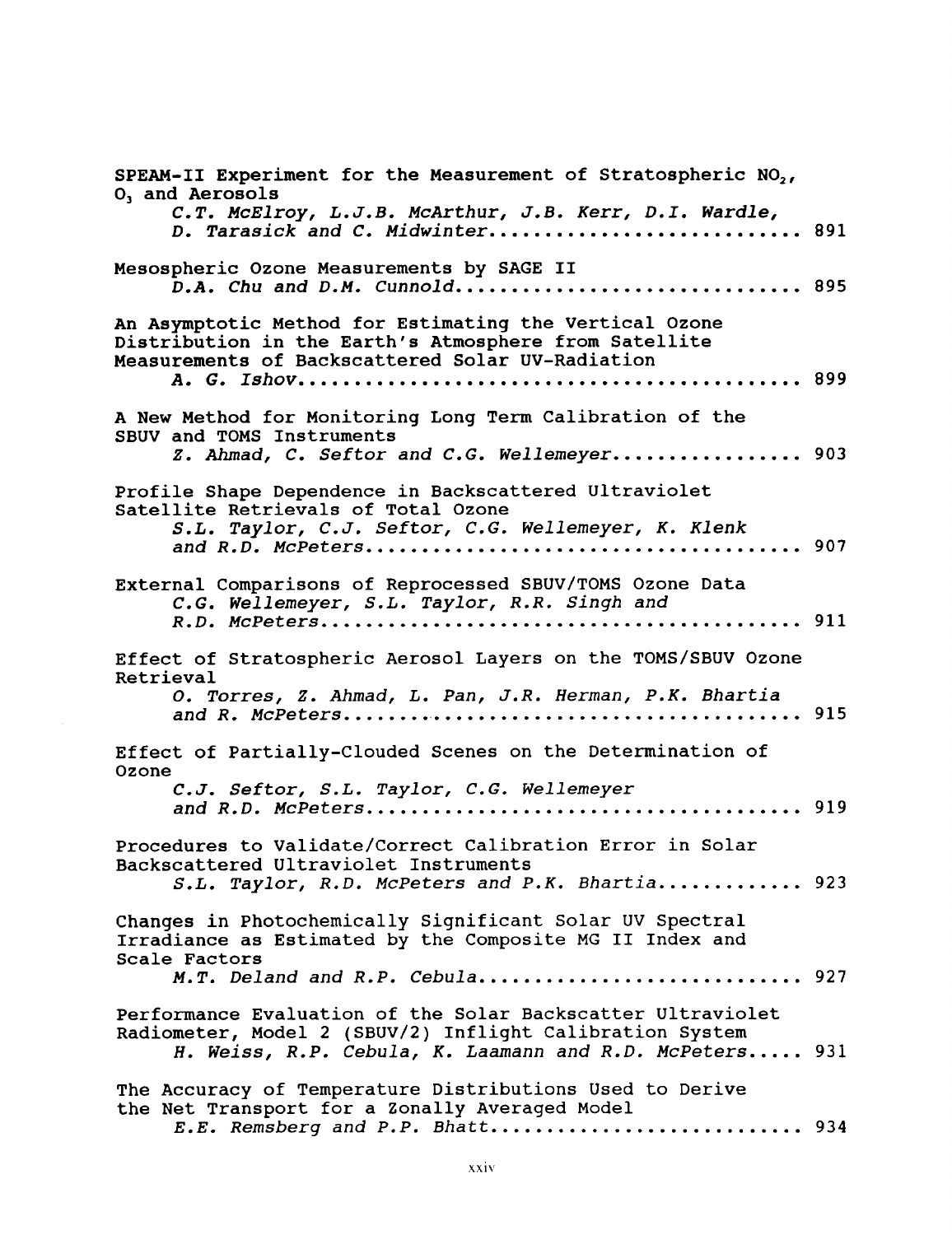| The Use of Visible-Channel Data From NOAA Satellites to<br>Measure Total Ozone Amount Over Antarctica                                                                                                                                                                         |  |
|-------------------------------------------------------------------------------------------------------------------------------------------------------------------------------------------------------------------------------------------------------------------------------|--|
| R.D. Boime, S.G. Warren and A. Gruber 938                                                                                                                                                                                                                                     |  |
| Post Launch Performance of the METEOR-3/TOMS Instrument<br>G. Jaross, Z. Ahmad, R.P. Cebula and A.J. Krueger 942                                                                                                                                                              |  |
| SSBUV Middle Ultraviolet Solar Spectral Irradiance                                                                                                                                                                                                                            |  |
| Measurements<br>R.P. Cebula and E. Hilsenrath 946                                                                                                                                                                                                                             |  |
| GOMOS-Global Ozone Monitoring by Occultation of Stars<br>G.W. Leppelmeier, E. Kyrola, R. Pellinen, P. Merat,<br>S. Korpela, J.L. Bertaux, E. Chassefiere, F. Dalaudier                                                                                                        |  |
| Simulation and Data Processing of GOMOS Measurements<br>E. Krola, E. Sihvola, L. Oikarinen, J. Tamminen                                                                                                                                                                       |  |
| Ozone Profile Retrievals from the ESA GOME Instrument<br>R. Munro, B.J. Kerridge, J.P. Burrows and K. Chance 958                                                                                                                                                              |  |
| Ground-Based Intercomparisons of SBUV/2 Flight Instruments,<br>the World Standard Dobson Spectrophotometer 83 and Overpass<br>Observations from Nimbus-7 TOMS and NOAA-11 SBUV/2<br>D.F. Heath, Z. Ahmad, O. Torres, R.D. Evans, R.D. Grass,<br>W.D. Komhyr and W. Nelson 962 |  |
| <b>APPENDIX</b>                                                                                                                                                                                                                                                               |  |

Author Index ................................................. A-I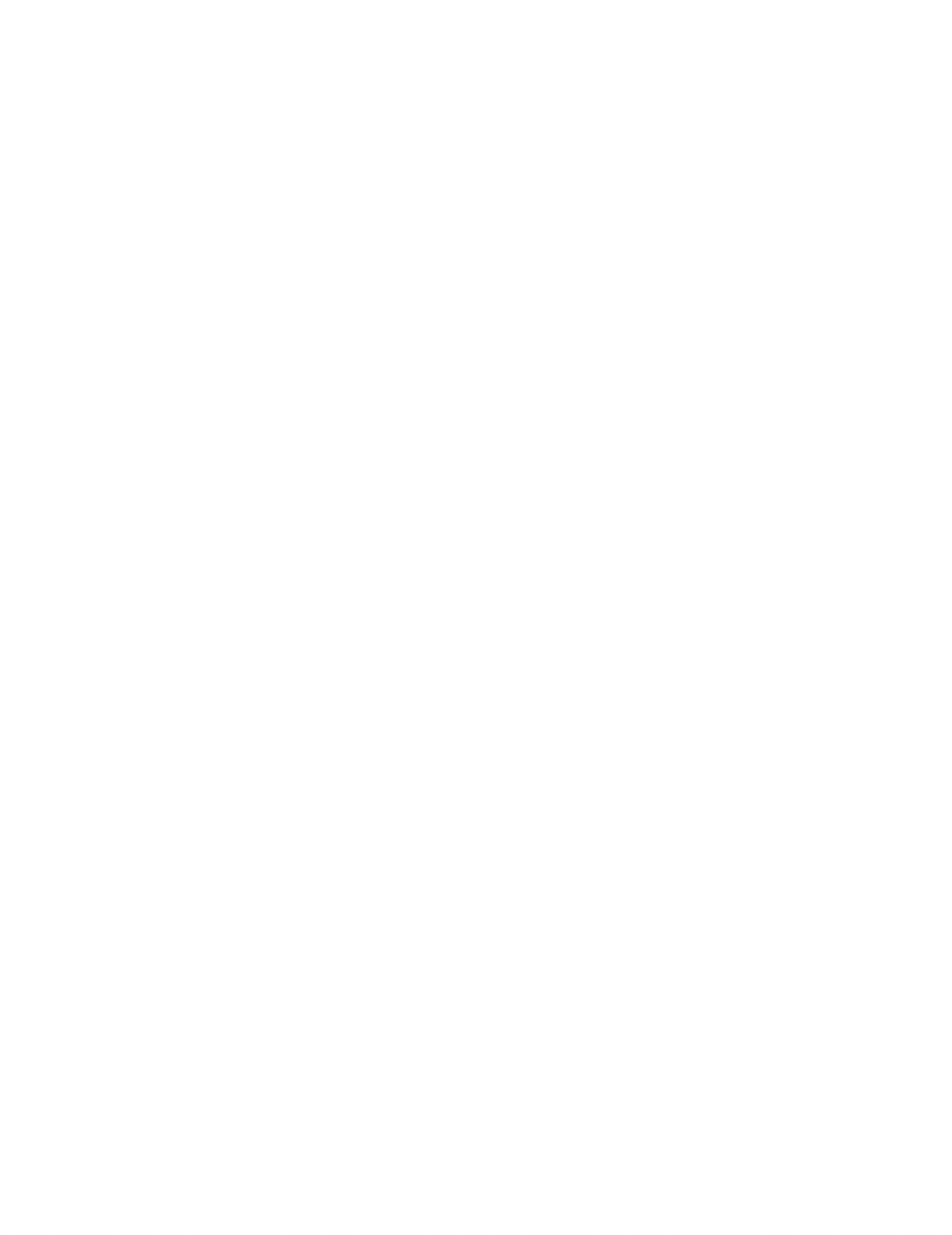# **STRATOSPHERE**

# **RESULTS FROM THE**

# **UPPER ATMOSPHERE RESEARCH SATELLITE**

Part-2